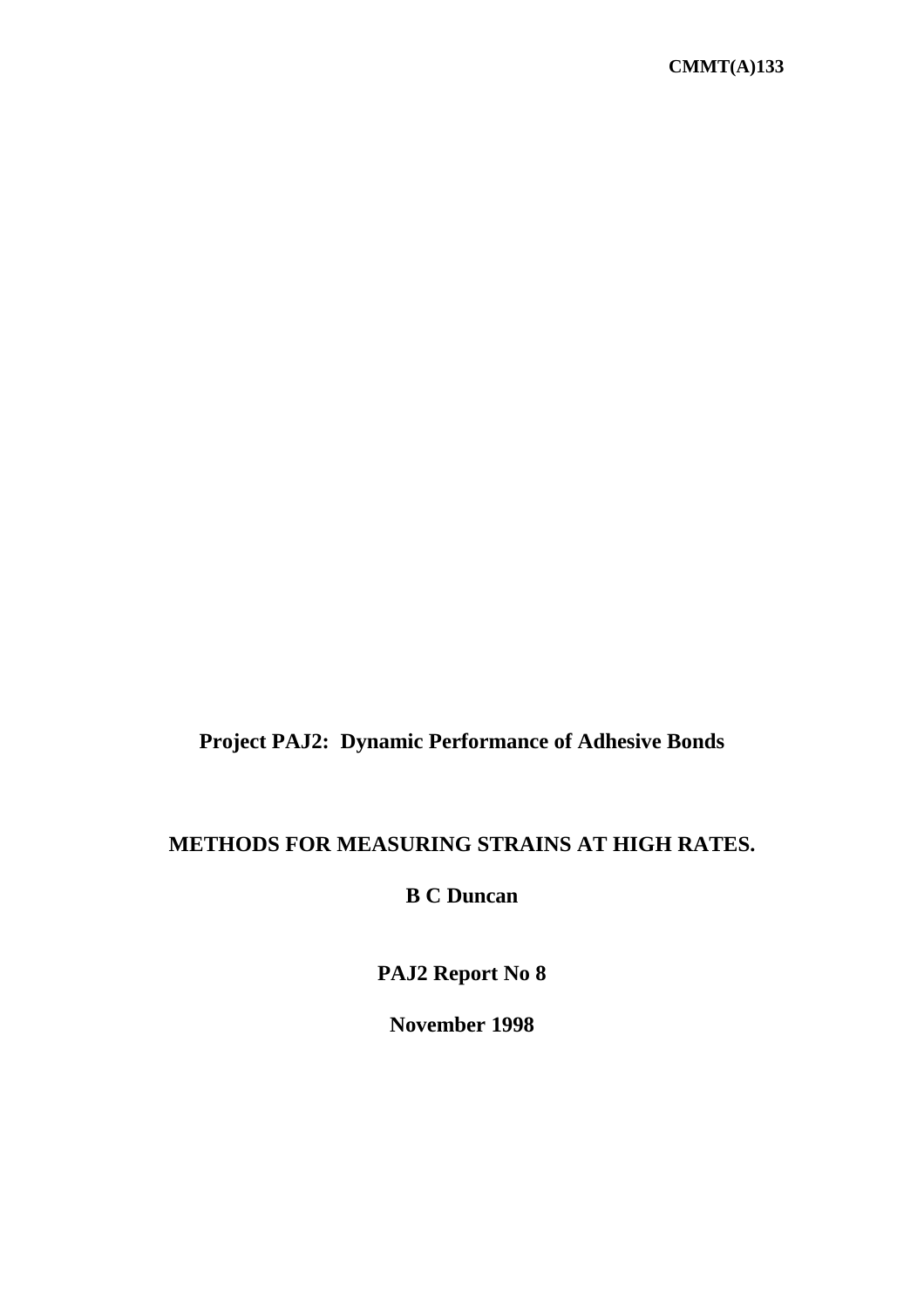#### **METHODS FOR MEASURING STRAINS AT HIGH RATES.**

#### **B C Duncan**

Centre for Materials Measurement and Technology National Physical Laboratory Teddington, Middlesex, TW11 0LW

> **PAJ2 Report No 8** (milestone M3)

November 1998

#### Summary

Finite element analysis (FEA) is a powerful technique for the design and analysis of structures sustaining impacts. However, reliable predictions require both a suitable model for the material behaviour and material properties at appropriate strain rates. An aim of one of the tasks in project PAJ2 of the DTI Performance of Adhesive Joints programme was to establish methods for determining such material properties at high strain rates that would be suitable as input for FEA. One particular problem is measuring strains at these high strain rates. Test machines can carry out tensile tests at speeds of around 1 ms<sup>-1</sup>. These speeds give strain rates of  $10s<sup>-1</sup>$  or more. Conventional extensometry is unreliable at these speeds. As part of project PAJ2, a high scan-rate, linescan camera has been developed to determine strains in the high rate tests. The measurement and analysis procedures for this instrument are complex and it is not yet suitable for carrying out routine measurements. However, it has confirmed that a technique devised for estimating strains from the movement of the test machine crosshead gives a reasonably reliable estimate of the strains. Both of these methods are described in this report.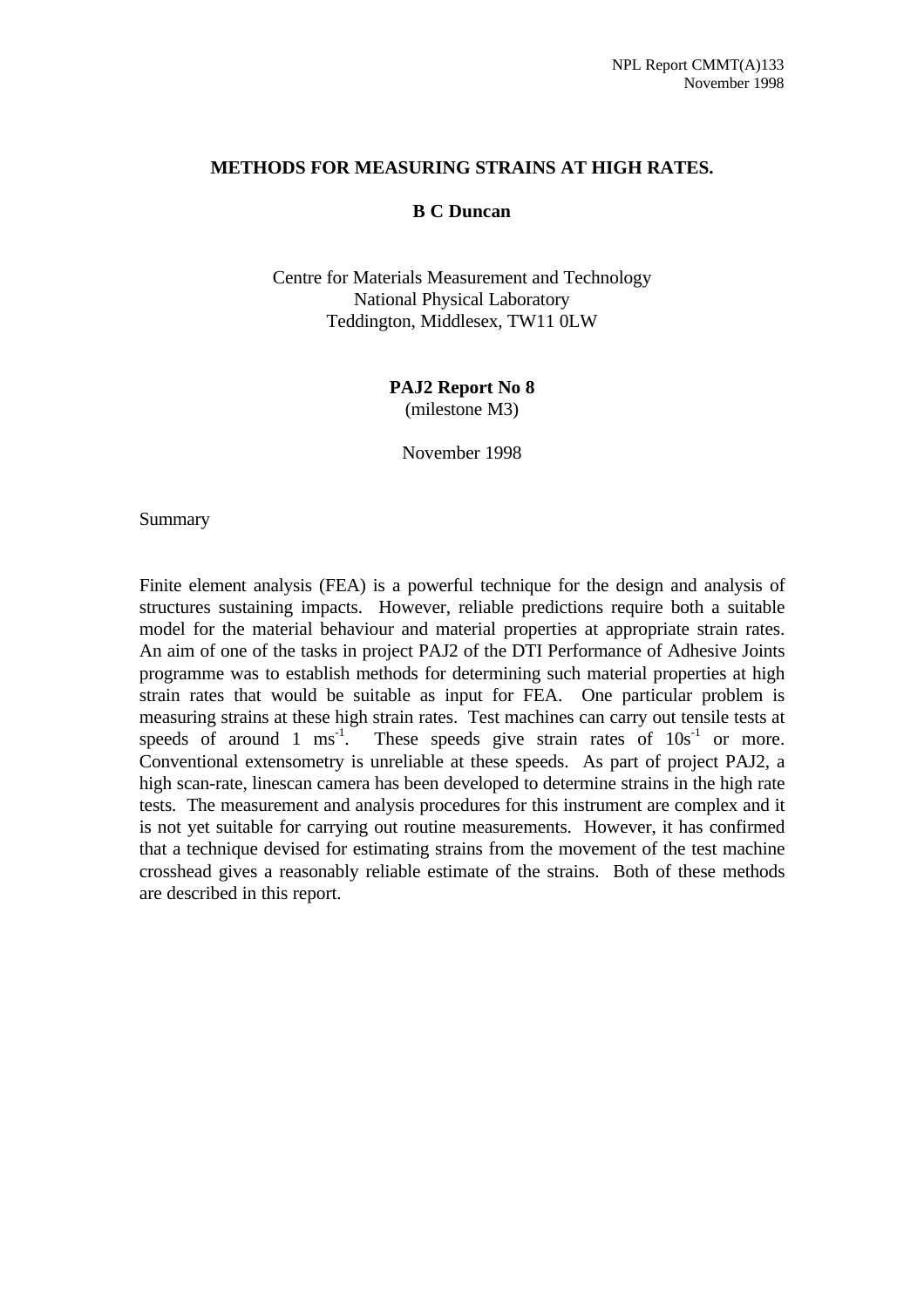Crown copyright 1998 Reproduced by permission of the Controller of HMSO

ISSN 1361-4061

### National Physical Laboratory Teddington, Middlesex, UK, TW11 0LW

Extracts from this report may be reproduced provided that the source is acknowledged.

Approved on behalf of Managing Director, NPL by Dr C Lea, Head of Centre for Materials Measurement and Technology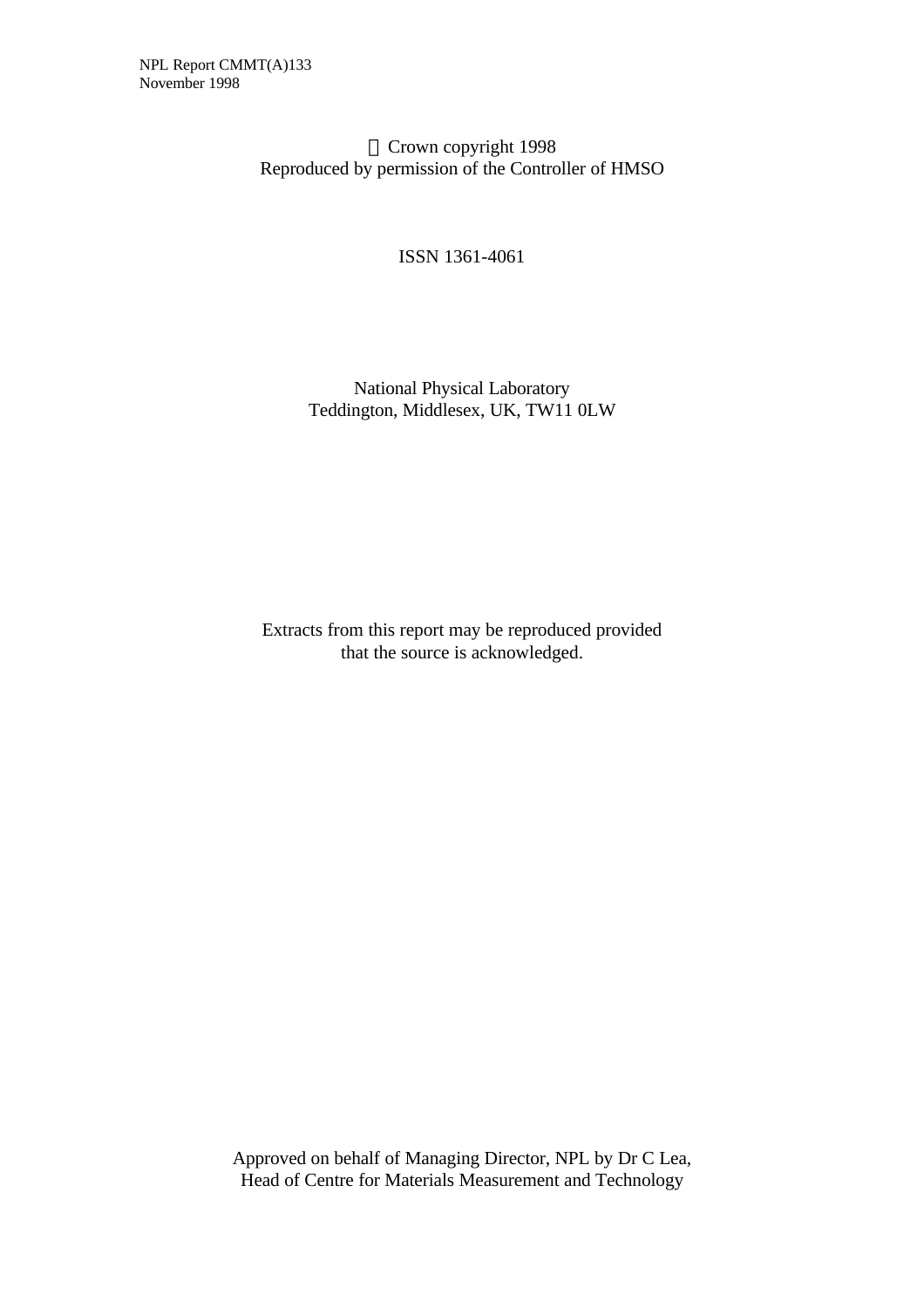## **CONTENTS**

| 1. |                                                        |                                              |                |  |  |
|----|--------------------------------------------------------|----------------------------------------------|----------------|--|--|
| 2. |                                                        | <b>REVIEW OF STRAIN MEASUREMENT METHODS </b> | $\mathbf{1}$   |  |  |
|    | 2.1                                                    |                                              | $\mathbf{1}$   |  |  |
|    |                                                        |                                              | $\mathbf{1}$   |  |  |
|    |                                                        |                                              | $\overline{2}$ |  |  |
|    | 2.2                                                    |                                              | $\overline{2}$ |  |  |
|    | 2.3                                                    |                                              | $\overline{2}$ |  |  |
|    | 2.4                                                    | CROSSHEAD DISPLACEMENT MEASUREMENT           | $\overline{2}$ |  |  |
|    |                                                        |                                              | $\overline{2}$ |  |  |
|    |                                                        |                                              | $\overline{3}$ |  |  |
| 3. | HIGH SPEED LINESCAN CAMERA EXTENSOMETER                |                                              |                |  |  |
|    | 3.1                                                    |                                              | $\overline{4}$ |  |  |
|    | 3.2                                                    |                                              | 5              |  |  |
|    | 3.3                                                    | MATCHING LOAD AND STRAIN MEASUREMENTS        | 6              |  |  |
| 4. | <b>COMPARISON OF STRAIN MEASUREMENT METHODS</b>        |                                              |                |  |  |
|    | 4.1                                                    |                                              | 8<br>8         |  |  |
|    | 4.2                                                    |                                              | 8              |  |  |
|    | 4.3                                                    |                                              | 9              |  |  |
|    | 4.4                                                    |                                              | 10             |  |  |
| 5. | <b>METHODS FOR DETERMINING STRAINS IN IMPACT TESTS</b> |                                              |                |  |  |
|    | 5.1                                                    |                                              | 11<br>11       |  |  |
|    | 5.2                                                    |                                              | 11             |  |  |
| 6. |                                                        |                                              | 12             |  |  |
| 7. |                                                        |                                              | 12             |  |  |
| 8. |                                                        |                                              | 13             |  |  |
|    |                                                        |                                              | 14             |  |  |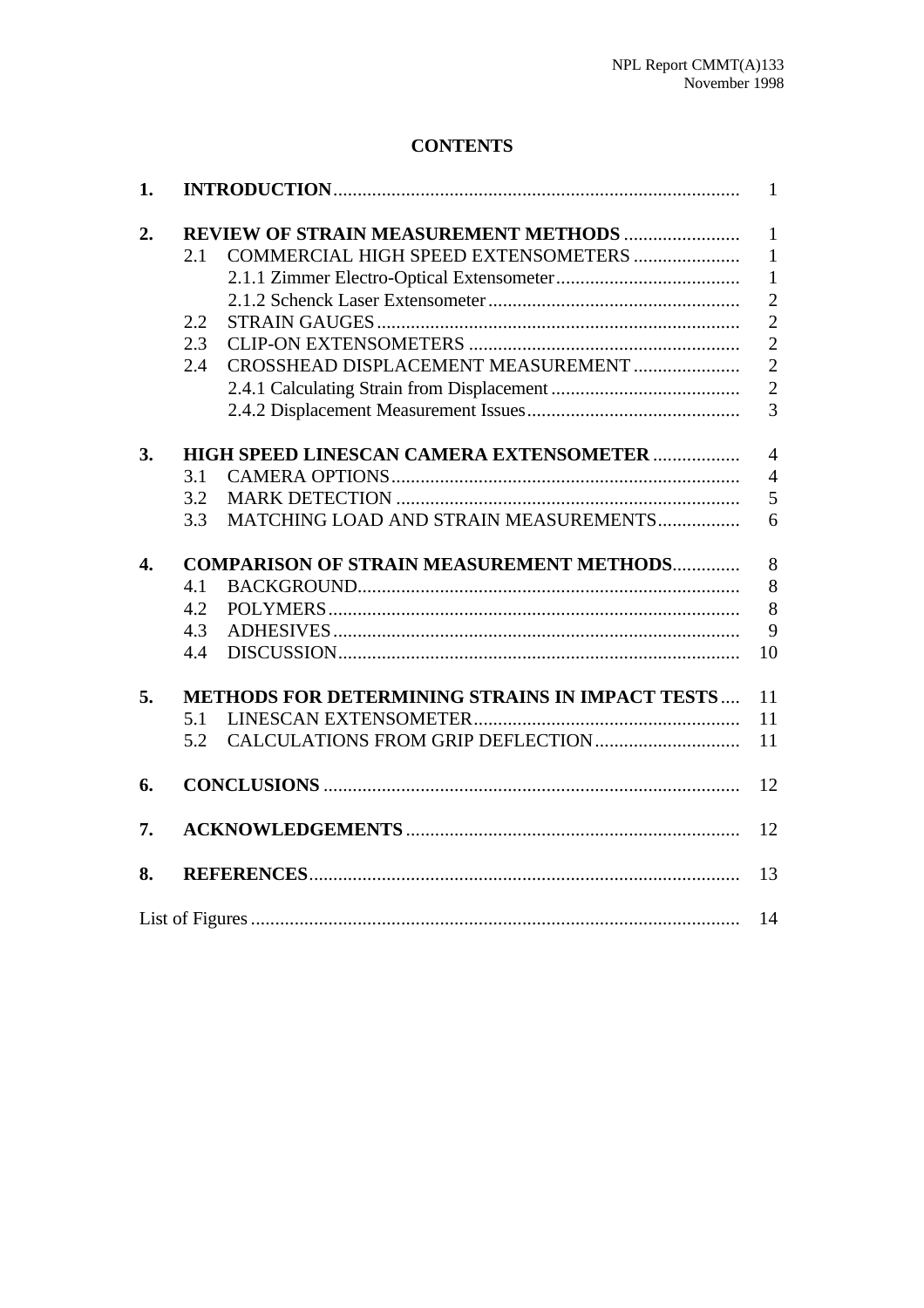### **1. INTRODUCTION**

Adhesives, like most polymeric materials, have rate dependent mechanical properties. These are of considerable importance when trying to predict the performance of bonded structures under impact loading. Finite element analysis (FEA) is a particularly powerful design tool. However, reliable analyses require accurate input data and the selection of an appropriate materials model [1]. Project PAJ2, in a programme of research on the Performance of Adhesive Joints funded by the DTI, aims to improve methods for obtaining and analysing materials data suitable for use in the prediction of impact performance.

There are several test methods for determining the impact properties of bulk polymers and adhesive joints. However, these either determine fracture toughness [2-4] or energy absorption [5-7] rather than the data required for input to the FE models identified previously [1]. Many of the data requirements for FEA can be satisfied through bulk specimen tensile test data at appropriate strain rates. For prediction of impact performance, data at high rates of strain (greater than  $10 s<sup>-1</sup>$ ) are required. Mechanical test measurements at these strain rates are difficult to perform. One of the biggest problems is measurement of strain. The objective of the current report is to assess methods for determining strain in bulk test specimens in high rate tests and to evaluate an extensometer based on a high speed linescan camera that has been developed for use in high speed mechanical tests.

### **2. REVIEW OF STRAIN MEASUREMENT METHODS**

The measurement of strain discussed in this report concentrates only on the tensile (or axial) strain in the gauge region of bulk tensile test specimens. Lateral strain measurements are also important for accurate characterisation of the mechanical behaviour. However, owing to the small deflections involved in the lateral contraction of tensile test specimens, measurement of lateral strain would be considerably less accurate than that of tensile strain. High rate lateral strain measurements would be difficult to carry out accurately although it may be possible to use some of the techniques discussed here for measuring lateral strains. Test data obtained at lower strain rates suggest that the lateral strain properties of some polymers and adhesives have little strain rate sensitivity. It is probably a reasonable first approximation to assume that the high strain rate behaviour is similar to the low strain rate behaviour. Therefore, high strain rate lateral strain measurements are not discussed in detail in this report.

#### 2.1 COMMERCIAL HIGH SPEED EXTENSOMETERS

Some information was obtained on two commercial instruments that claim to be able to measure strains at high rates. Neither is commonly used in testing labs and these were not evaluated within this work.

2.1.1 Zimmer Electro Optical Extensometer

The Zimmer electro-optical extensometer incorporates two photo cathode tubes which image contrasting marks on the test specimen. When the marks move a feedback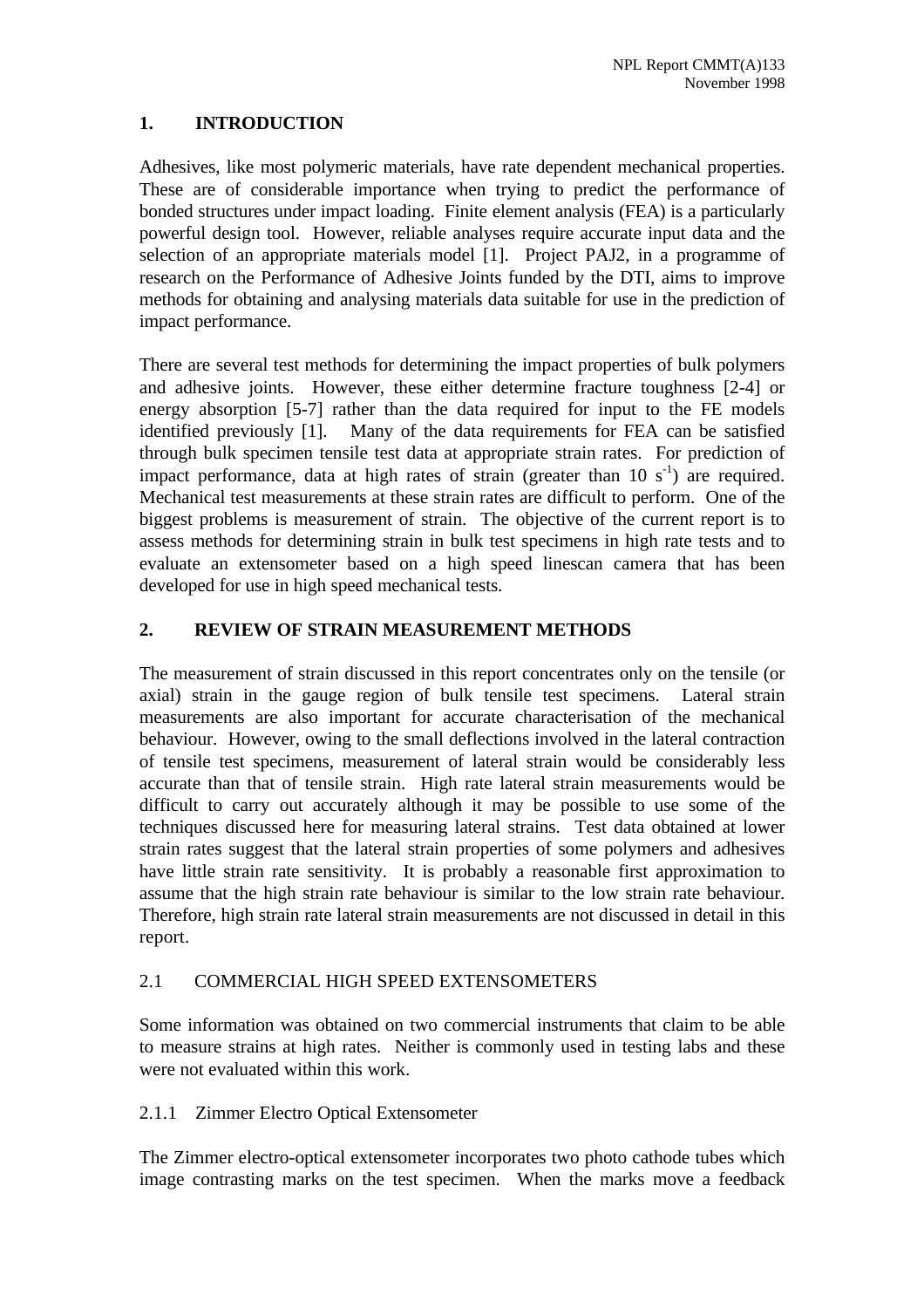voltage is applied to deflecting electrodes to maintain the mark image in the centre of the photo-dectector. This feedback voltage level is then used to calculate the position of the mark. Two photo cathode tubes are used to measure the position of two marks and, through these, strains are determined. The instrument has a high response rate (>100 kHz) and is suitable for high rate measurements. However, the instrument is expensive (>£25k) and has not been widely adopted by UK organisations. No evaluation of this equipment was undertaken.

#### 2.1.2 Schenck Laser Extensometer

The Schenck LEX 20 Laser extensometer is a much simpler instrument. Two corner reflectors are attached to the grips of the test machine. A laser beam is reflected between them, along the axis of the specimen, onto a position sensor. This position sensor measures the change in position of the moving grip. This instrument has a high output rate (100 kHz) which could enable high speed strain measurement. One drawback of this instrument is that it measures grip separation and not local deflection of the specimen. The advantage of this instrument over the use of the crosshead displacement transducer in the test machine is that any deformations of the components in the test assembly are not included in the measurement.

#### 2.2 STRAIN GAUGES

Strain gauges can have sufficiently high response rates coupled with good accuracy and precision to be useful in measuring strains in impact tests [8-10] for many materials. However, as work [11] carried out on an earlier adhesives project (MTS ADH1) found that for materials such as plastics and adhesives the presence of strain gauges both stiffen the specimens (leading to inaccuracies in the strains determined) and promote premature failure where the gauge is bonded. For these reasons, further investigation of strain gauges for carrying out high rate tests was not undertaken.

#### 2.3 CLIP-ON EXTENSOMETERS

Clip-on, knife-edged extensometers are perhaps the most accurate method for measuring strains [11]. However, there a number of limitations that prevent their use in high speed tests. Often, the response rate of the transducer and instrumentation is too slow for reliable use. A further limitation on their use is their limited measurement ranges and the tendency of the knife-edge contacts to initiate premature failure of the specimen. Within this project, clip-on extensometers were used for test speeds of up to  $0.1 \text{ ms}^{-1}$  but not for higher speeds.

#### 2.4 CROSSHEAD DISPLACEMENT MEASUREMENT

#### 2.4.1 Calculating Strain from Displacement

One method for estimating strain is to measure the movement of the machine crosshead. Most test machines have built-in linear variable differential transformer (LVDT) displacement transducers. Strain can be taken as the displacement divided by the initial grip separation (taken to be the gauge length). The accuracy of this approach is limited. The shape of the tensile test specimen promotes non-uniform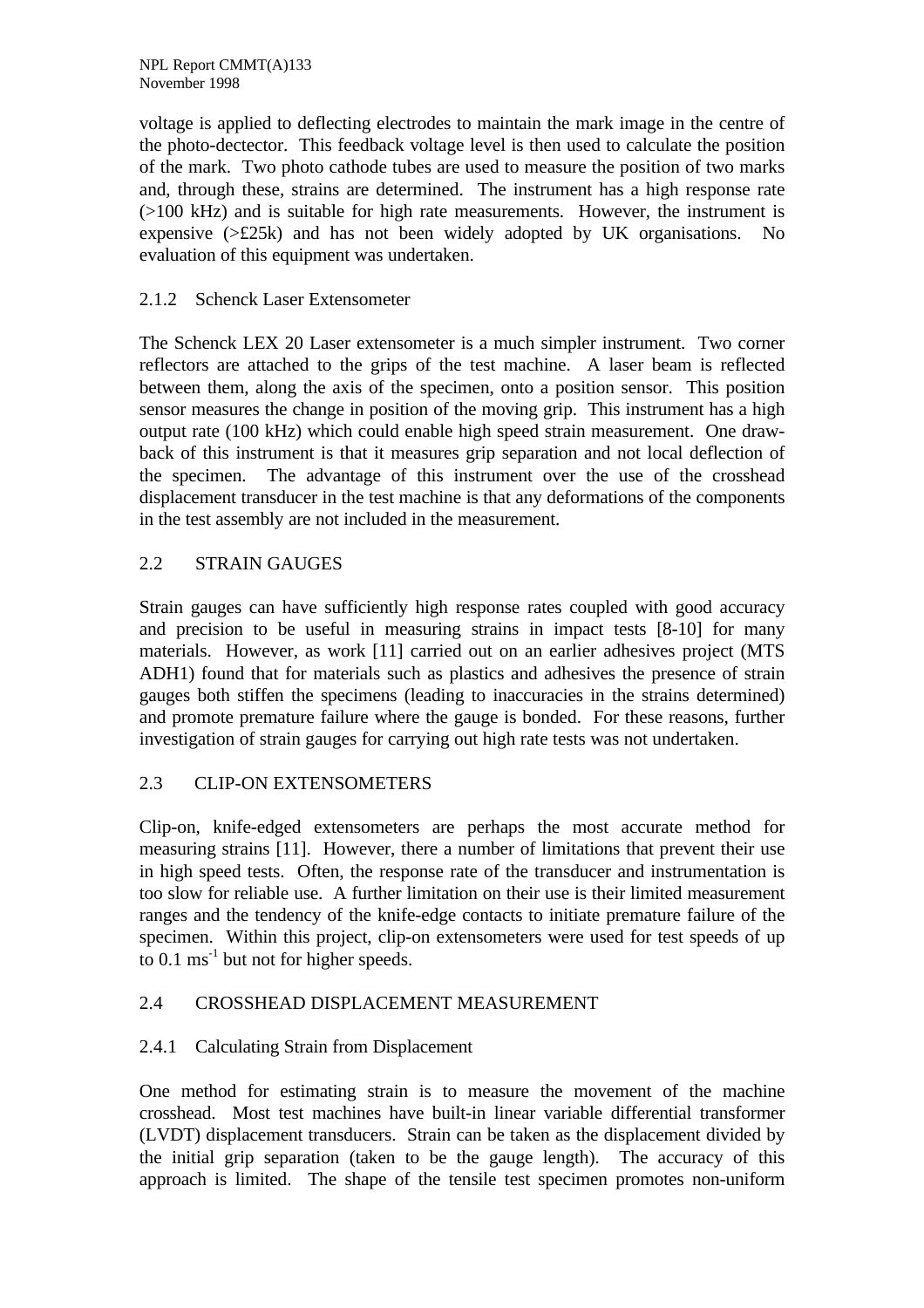strain distributions The strain in the central parallel gauge section will be greater than in the wider end tabs of the specimen. Further errors are introduced when the material yields and the strain distribution becomes even less uniform. As the specimen yields, the slope of the strain- displacement curve will increase. Local strains may be significantly higher than predicted. There are also gripping effects that, although it is possible to correct for these, introduce errors into the effective grip separation. For these reasons strains determined through crosshead movement can be extremely inaccurate.

In an earlier report [12], a method was outlined for obtaining a function to calculate strain from displacement. At lower and intermediate strain rates (up to ca 2  $s^{-1}$ ), displacement measurements were correlated with simultaneous measurements of strain made with clip-on knife-edged extensometers. The relationship between strain and displacement was modelled using a quadratic function. The fitted parameters of the quadratic function depend to some extent on the material, test temperature and specimen dimensions. However, most materials showed little rate dependence and it was reasoned that these could be used to calculate strains from displacement measurements made in high rate tests.

This method appears to work reasonably well as a method for estimating high rate strains. Further validation of the method is discussed in Section 4. However, there are a number of limitations involved in this technique. The function is only valid up to the maximum strain available from the extensometer (around 0.15 for the equipment used in this work). Above this, the strain estimation will become inaccurate as the quadratic function predicts an ever increasing slope of strain against displacement while, in reality this will become constant. A further correction can be made by assuming that after yield the slope of the strain-displacement curve will be constant. This constant can be used in place of the quadratic function at larger strains.

The quadratic function was chosen as compromise between good quality fits (low residuals) and simplicity (few parameters). For materials where there is a rapid onset of yield, the simple quadratic function will not accurately fit the rapidly changing slope of strain-displacement curve near the point where yield occurs. Strains calculated for such materials will contain errors around the point of yield.

The approach for estimating high rate strains from displacement measurements could, in principle, be used with adhesive joint specimens. However, accurate strain determination in bonded joints, even in quasi-static tests, is a complex subject. This was not investigated in the work reported here.

#### 2.4.2 Displacement Measurement Issues

Crosshead displacement measurements may become inaccurate at high speeds. The displacement transducer on the Instron 1343 high speed servo-hydraulic test machine used in this work [13] is designed to be output through an electronic control and conditioning panel. This panel enables output gain settings to be controlled. However, at high speeds, the electronic processing circuits are unable to process the signals sufficiently fast. The unit will then operate in 'burst' mode, sending 'packets' of information every 200 μs. This builds up the displacement time record as a series of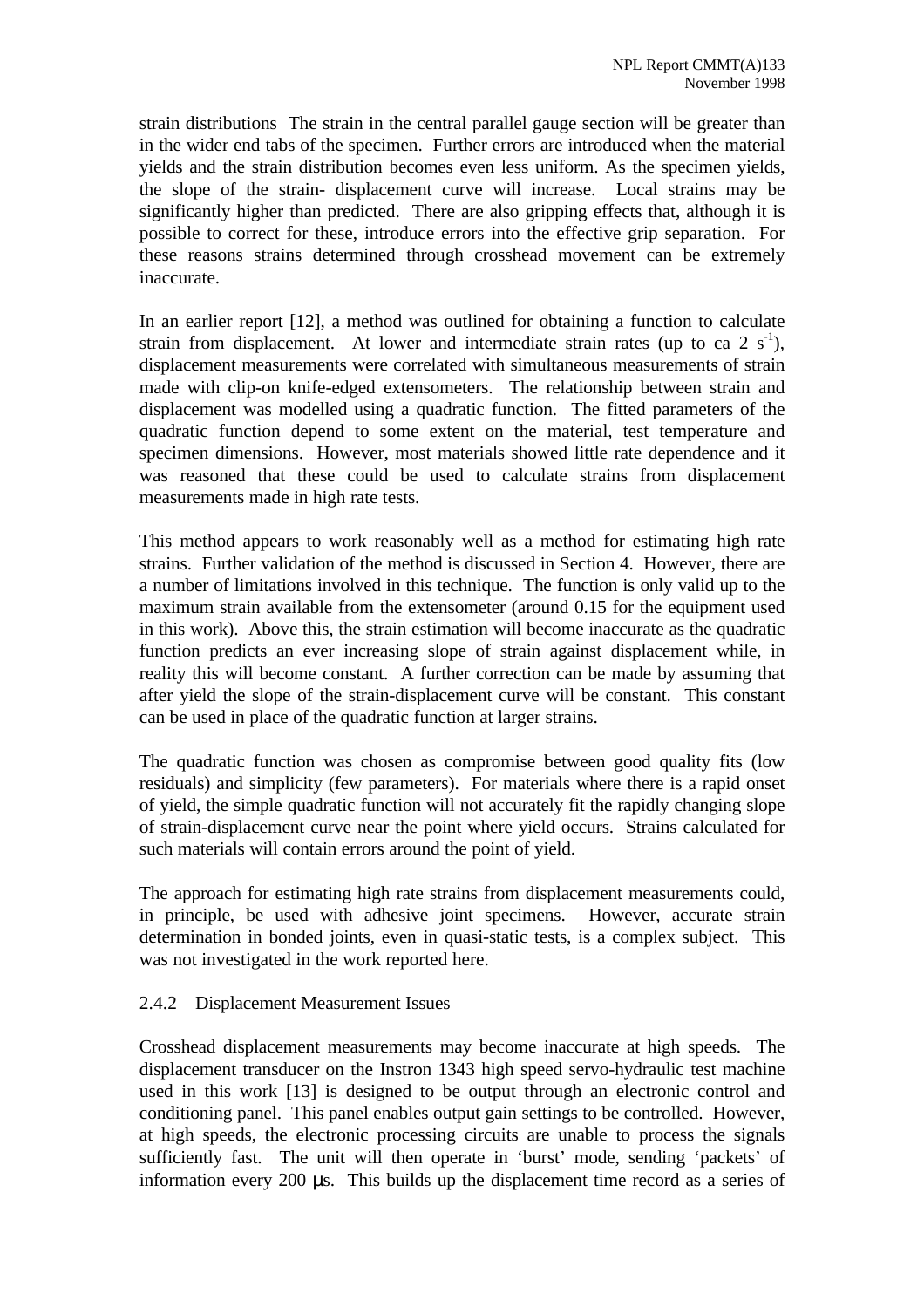steps, as shown in Figure 1. This occurs at test speeds above  $0.1 \text{ ms}^{-1}$ . In addition to these steps the signal processing significantly delays the output and the displacement trace lags the load trace considerably. This is also a major reason why clip-on extensometers could not be used at high speeds.

To avoid these problems, it was necessary to use the unconditioned 'analogue' output of the displacement transducer. This could not be scaled and conversion factors in mm  $V<sup>-1</sup>$  needed to be calculated to convert output signal into displacement. Figure 1 indicates that the response rate of the analogue signal is faster than the processed signal. The rise in the analogue displacement leads that of the processed displacement signal suggesting that signal processing delays are shorter.

The output of the displacement transducer appears inherently noisy in the high rate tests. Figure 2 shows that there is sinusoidal noise in the displacement signal with a frequency of approximately 10 kHz even when the machine is at rest at the start of a test. The amplitude of the noise seems to diminish at lower test speeds but this is most likely to be due to the lower data sampling rates that are used for slower speed tests. This wave amplitude of ca  $\pm$  0.08 mm leads to an uncertainty of ca  $\pm$  0.1 % in the strain which limits the accuracy of measurements at low strains. Reasons for this noise are unclear. However, given the high frequency and the lack of similar noise in the force signal, it is not thought to be due to physical movements of the crosshead.

#### **3. HIGH SPEED LINESCAN CAMERA EXTENSOMETER**

#### 3.1 CAMERA OPTIONS

Improving the accuracy of high speed strain measurement requires strain measurement devices with the capability for fast responses and high data output rates. Video extensometry is a useful technique for measuring large strain behaviour but is limited to relatively slow response rates by the large quantities of data to be processed (typically 10 to 20 measurements per second). Higher speed cameras can be used to capture strains and deflections [14]. One of the limiting factors is the time required to read the information from the full screen CCD array in the camera. High speed digital cameras if available tend to be both prohibitively expensive and have relatively low pixel resolution. High speed film cameras have both the resolution and the imaging rates but there is a need to develop and analyse photographs to produce data. Since tensile strain is essentially one dimensional, it is possible to replace the full screen camera with a linescan camera cutting down considerably the number of light sensitive elements to be measured. Linescan cameras with 1000 or 2000 sensitive elements that have output rates as high as  $10,000$  scans s<sup>-1</sup> are commercially available and are relatively inexpensive. Such a camera could form the basis of a high rate extensometer.

The linescan camera system (EG&G Reticon LC1912) developed as a high rate extensometer was described more fully in an earlier report [12]. In the current report, the ability of the system to measure strains up to strain rates of  $2 s<sup>-1</sup>$  (scan rates of 1000 s<sup>-1</sup>) was demonstrated. Further work has been performed to evaluate the performance of the system at strain rates in excess of 20  $s^{-1}$  (at the maximum set scan rate of 10,000 scans  $s^{-1}$ ), achieved in 1 ms<sup>-1</sup> tests.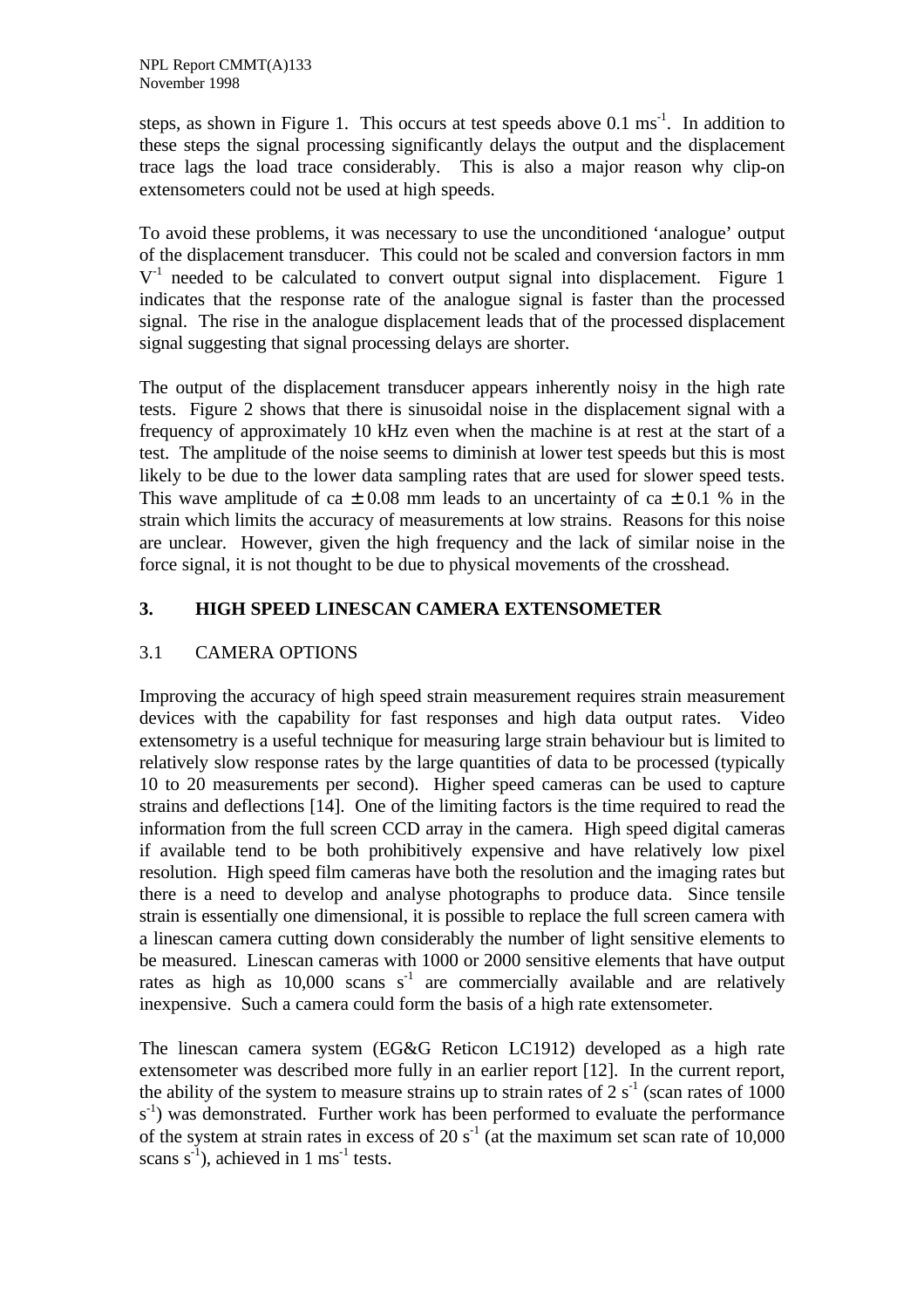#### 3.2 MARK DETECTION

The linescan camera software records the position of the gauge marks as the pixel values where the light intensity crosses a pre-set threshold value. At high scan rates, the exposure time, and thus the sensitivity of the light sensitive elements, is low. High contrast between the gauge marks and background is required for detection of the gauge mark edges. Noise in the light intensity signal should be low as only a small number of edges can be recorded (maximum of 16). Therefore, illumination of gauge marks on the specimen is a critical performance requirement for strain measurements. At the fastest available setting  $(10,000 \text{ scans } s^{-1})$  the camera sensitivity is extremely low and it is difficult even to distinguish black from white. Improved sensitivity would be difficult to achieve with an alternative camera as most photo-detector elements have similar sensitivities. More sophisticated cameras can improve signal-to-noise ratios through cooling the photo-detector.

There are two options for marking and illuminating the test specimen that may allow gauge marks to be detected at the highest scan rates. The first option is to light the specimen using a high intensity light source (minimum of 300 W) and attach highly reflective marks to the specimen. The second option is to place the light behind the specimen. Marks are then attached that protrude from the specimen, shading the camera. These marks show up as 'dark marks' on a light background.

Figure 3 shows a schematic of the set-up used with reflective marks. The reflective material used was adhesive backed foil tape. The alignment of the camera and lamp are critical to obtaining a high level of reflectance from the marks that gives good contrast in the scan. However, since the detected light is due to specular reflection the gauge mark intensity is very sensitive to alignment. This is often difficult to achieve properly. Altering the position of the marks (e.g. during a test) changes the angle of reflection which can have a significant effect on the linescan output. The shape of the mark intensity profile will change, shifting the 'location' of the edges (and the measured position of the gauge mark). There may also be more noise in the edge position data. With sufficient movement, it is possible that the intensity of the mark will diminish below the edge detection threshold resulting in 'loss' of the mark.

Figure 4 shows typical linescan camera outputs. These were measured for a polymer specimen (ABS) tested at 1 ms<sup>-1</sup> with a set scan rate of 10,000 s<sup>-1</sup>. The plot shows edge position (as pixel number) versus scan number. The position of the bottom mark increases monotonically with scan number until the specimen ruptured. The top mark is displaced much more than the bottom mark and there were many problems with maintaining a good quality image for edge detection. In the middle of the test there is a discontinuity as the position of the mark seems to move back, possibly due to a sudden change in the shape of the reflected intensity. This shift was reversed a few scans later. The top mark was then 'lost' before the specimen ruptured. The positions of both marks are required to determine strain.

Analysis of this type of data is complex. Figure 5 shows strains derived from the linescan output. These are plotted as a function of time. The discontinuity in the position in the top mark appears as a vertical shift in the strain. It is possible to 'correct' this data by shifting the position of the top mark and, hence, the strains in this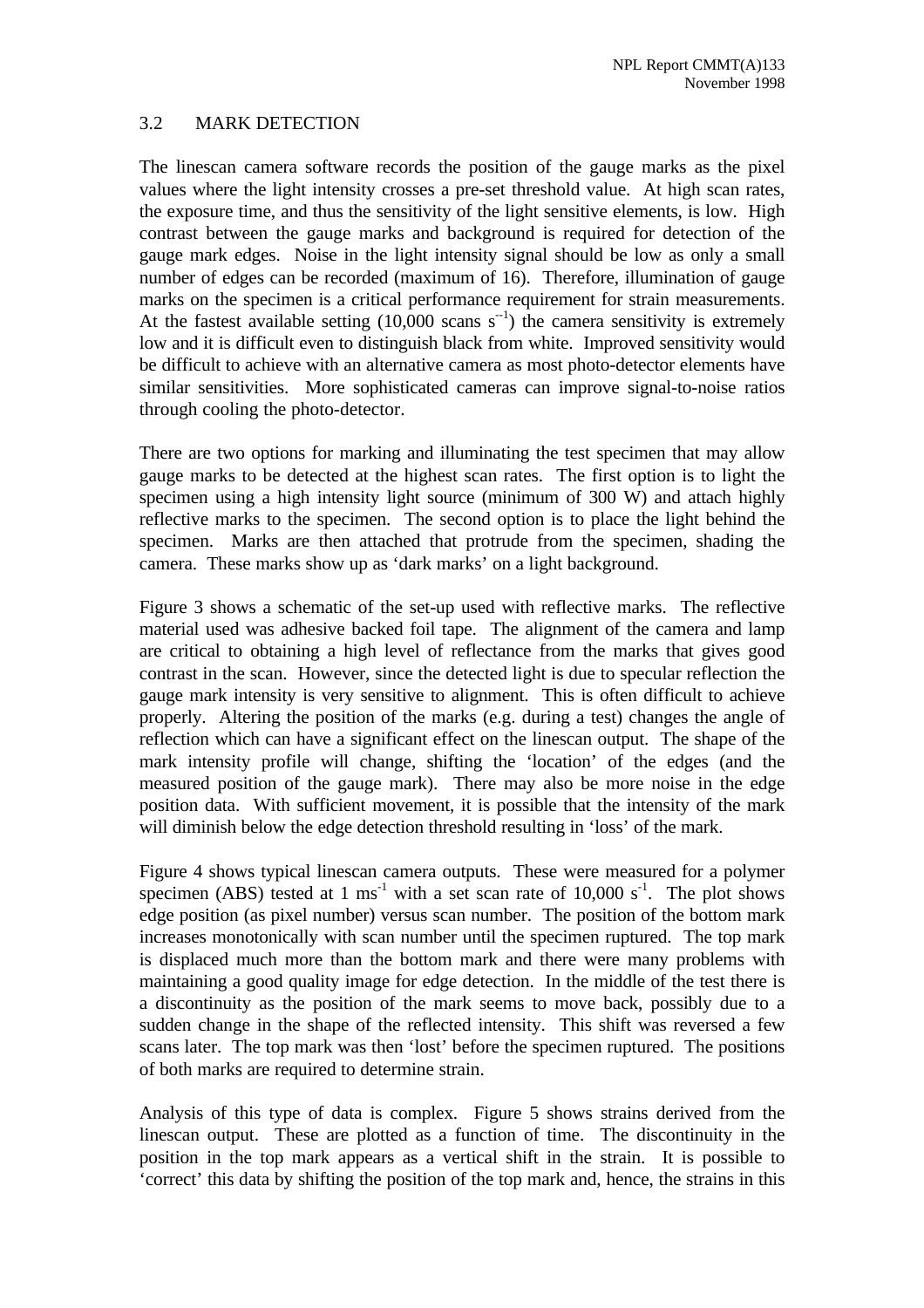region by a constant amount whilst retaining the shape. This corrected data fits smoothly in between the other two sections of data. The agreement between the corrected data and strains estimated from crosshead movement is good.

The set-up for viewing a specimen lit from behind is shown in Figure 6. A high intensity light source is still required to give a sufficient signal to noise ratio (a 10W fluorescent lamp was insufficient). The light intensity should be uniform throughout the field of view of the camera (as represented by the shaded rectangle in Figure 6). The camera lens is focused on the marking rods protruding from the side of the specimen. In this set-up alignment is not critical and imaging the marks to give sufficient contrast is relatively straight forward. The image intensity and contrast do not alter significantly with position over the range of movement of the specimen.

As Figure 7 indicates the marks are detected until (and beyond) specimen rupture. The test data shown were obtained from a polypropylene test specimen at  $1 \text{ ms}^{-1}$  using a scan rate of 10,000 scans per second. There are no discontinuities in the recorded positions of the edge marks until the specimen ruptures. Using these positions, Figure 8 showing strain as a function of time can be produced. The agreement between the strains determined from the linescan camera and those estimated from crosshead displacement is good.

Lighting the specimen from behind is a far more reliable option than using reflective marks for the measurement of strains in high speed tests. However, it is not free of problems. As the light source needs to be behind the specimen more space around the specimen is required. The use of an environmental chamber may not be possible. The close proximity of the high intensity lamp to the specimen will lead to heat adsorption and the material temperature will be unknown but higher than the environment temperature. This heating problem can be minimised through only using the lamp briefly when measurements are being made. A further source of concern is how closely the movement of the marks correlates to strain in the specimen. These marks can be considered as loosely clamped single cantilevered beams. Inertial effects may deflect the beams and it is also possible that they may slip during the test (introducing spurious strain values). In extreme cases the marks may even detach from the specimen surface.

#### 3.3 MATCHING LOAD AND STRAIN MEASUREMENTS

In theory, stress-strain curves may be calculated from the load vs. time and the position vs. scan number data recorded during the test. Figure 9 shows a schematic of the sources of the data that need to be combined. The linescan data should be converted to strain using the change in the mark positions and the time after test machine activation at each point should be estimated from the time increments between scans. Once strain-time data have been calculated, a polynomial fit can be applied and used to calculate strain at times corresponding to the load data. From this the stress-strain curve can be plotted. Generally, a sixth order polynomial will give a good fit to the strain-time data and will accurately interpolate points up to the end of the strain data. The area most likely to give problems in the fit is the initial part of the curve. This approach requires that the time increment between scans is known and that the start and finish of the data can be matched accurately.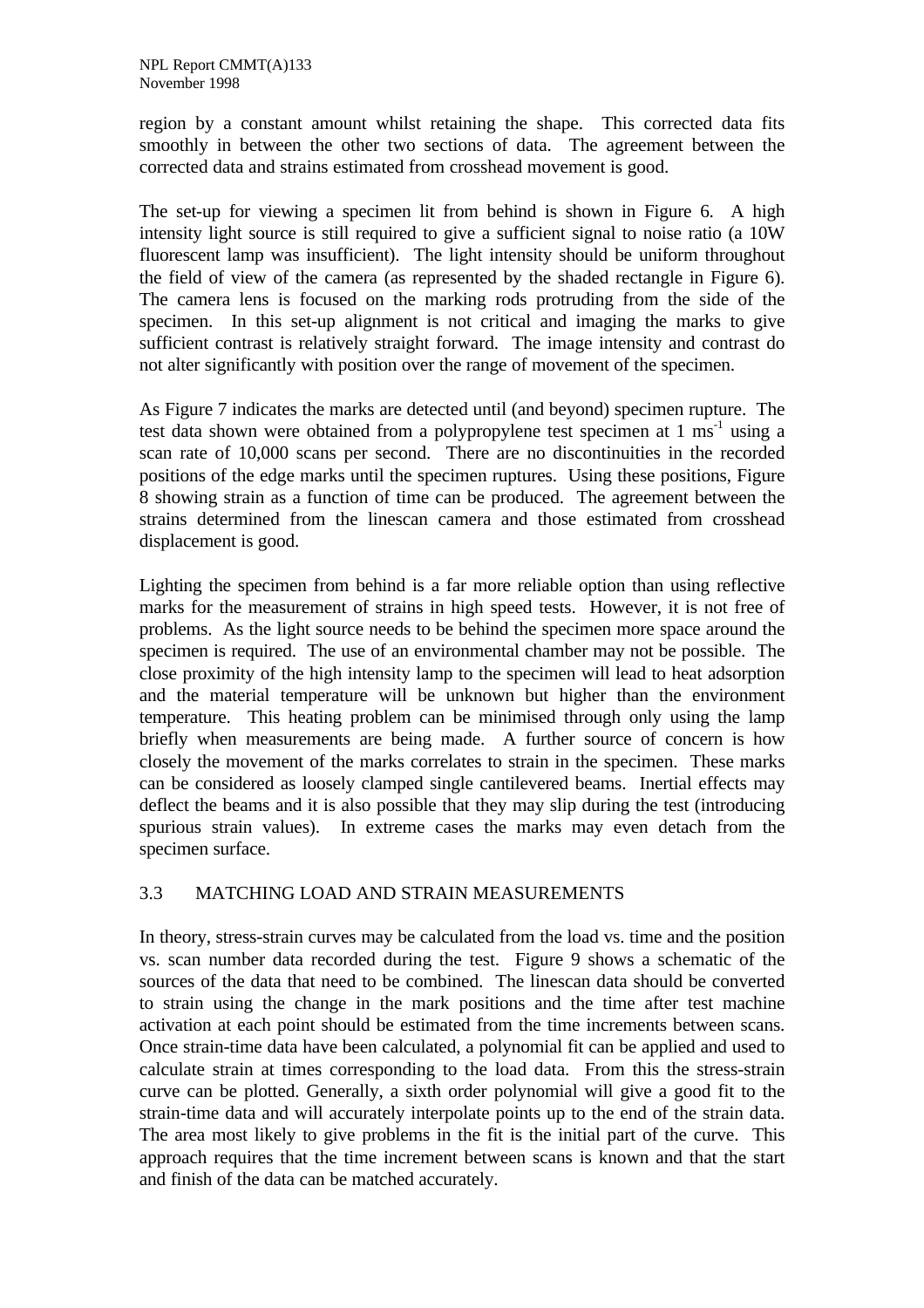Data records made at a set scan rate of  $10,000$  scans s<sup>-1</sup> were initially analysed by assuming that the time increment between scans was 0.1 ms (the reciprocal of the scan rate). The duration of the strain data however appeared to be much shorter than the duration of the load data. Strain rates calculated were far in excess of those estimated from movement of the crosshead. When the data were re-analysed to synchronise significant events in each dataset (start of test, specimen rupture and end of crosshead movement), it was apparent that the actual time increments between scans were considerably longer than 0.1 ms. The value of around 0.25 ms required to synchronise the data suggest an actual scan rate of ca  $4000 \text{ s}^{-1}$ . Repeating this for slower set scan rates of 5000, 1000 and 100 s<sup>-1</sup>gave actual rates of 3000, 900 and 100 s<sup>-1</sup>. The discrepancy is reduced at slower rates. At present, there is no independent method available to determine whether this problem is caused by the camera hardware, the interface card or the analysis software.

These lower scan rates reduce the temporal resolution of the instrument (which at high rates is at least as important as the spatial resolution of the detector). This leads to worse strain resolution of the extensometer than had been anticipated. The 10,000 scans  $s^{-1}$  rate should have given a resolution of 0.1 % strain at a strain rate of 10  $s^{-1}$ . The actual scan rate of  $4000 s<sup>-1</sup>$  suggests a resolution of 0.25%.

There are further problems with trying to match up the load and strain data. All the files recorded contain a significant quantity of points measured before the test machine is activated (these are used to determine the initial gauge length and loads). As the crosshead has to accelerate to the test speed, the initial rates of increase of load, displacement and strain are low. It is difficult to determine the precise point at which the test starts. The linescan camera has poorer resolution than the other two transducers and the start of the test is more difficult to define precisely. By the time that an increased strain is apparent from these data, the initial part of the load curve has been missed.

An alternative method of matching the data is to use a later feature of the test such as specimen rupture or end of crosshead travel. This ought to be easier to define in the test record. This time is then defined according to the time in the load record and all the times in the linescan record are determined by subtraction of the scan period. When this is done, the zero time point appears to occur a one or two scans before the strain is seen to increase. As the time increments in the linescan data are relatively large, there will still be some uncertainty over precisely synchronising the load and time data. To improve the match, the time value at the defined point can be adjusted (by a maximum of  $\pm$  1 time increment) to more precisely match the initial shapes of the strain-time and displacement-time plots. There still is some degree of subjectivity in this matching process. Further development of the test instrumentation to improve control over the scan interval and to incorporate simultaneous triggering of the force, displacement and scan recorders to synchronise the data would help to reduce the uncertainty involved in the matching procedure. These improvements would be required if the extensometer was to be commercialised.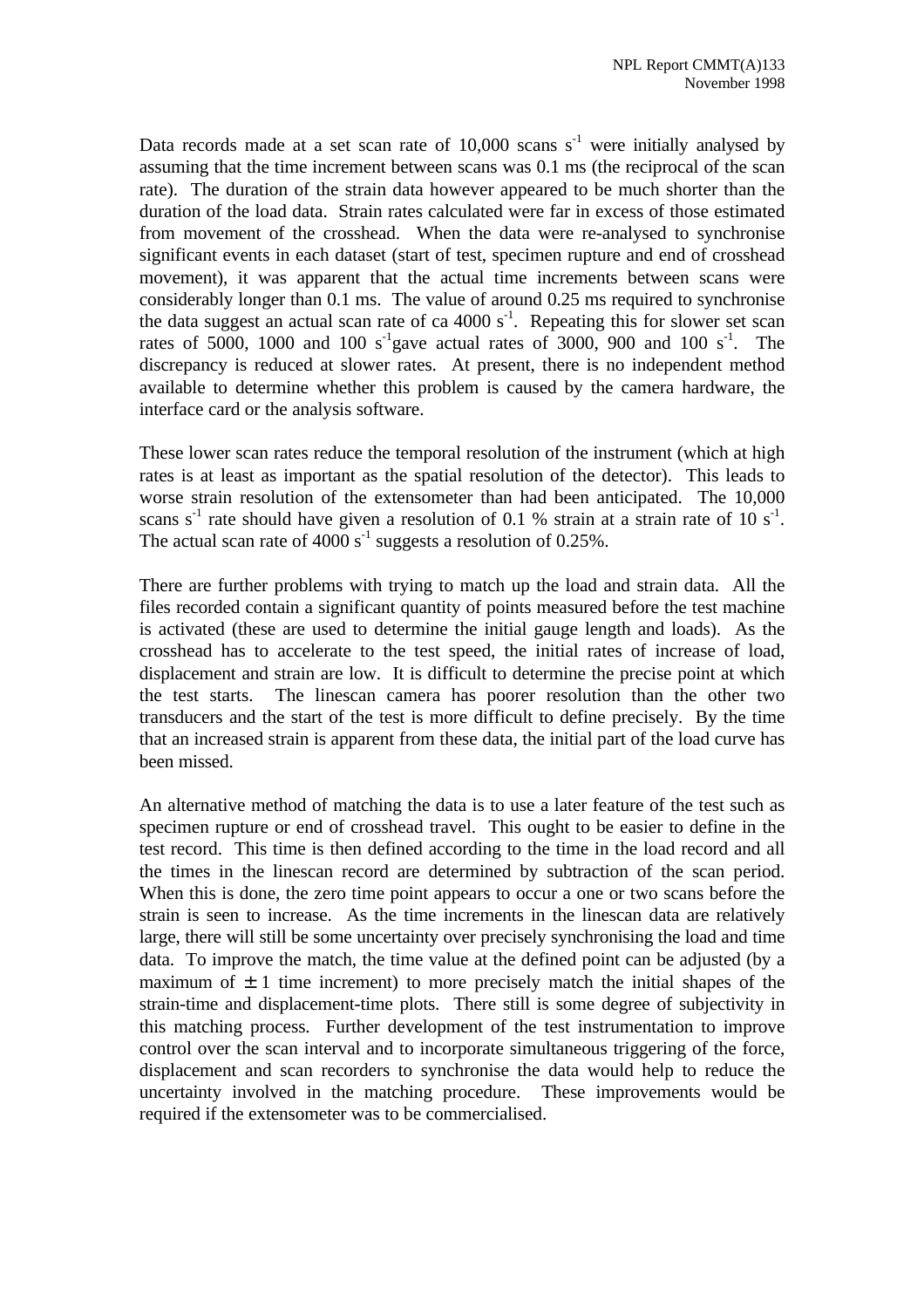#### **4. COMPARISON OF STRAIN MEASUREMENT METHODS**

#### 4.1 BACKGROUND

Two methods of determining strains in high speed tests have been considered in this work - estimates from crosshead movement and measurement using a high speed linescan camera. Crosshead movement is generally a standard feature in test machines and measurements are straightforward to make. However, the accuracy of this method for determining strain is open to question. As part of this work, a procedure for estimating strain from displacement has been proposed. One of the aims for the high speed extensometer was to confirm whether this method can be used with sufficient confidence in the generation of design data.

Using the linescan camera to measure strains is not a routine operation. The actual measurement method presents a number of challenges that have been described in a previous section. The analysis of the data requires considerable effort and the technique, at present, is not suitable for routine data acquisition. Mechanical properties data have been measured on a number of polymers and adhesives using the linescan camera to provide a basis of comparison with data generated from the movement of the crosshead.

#### 4.2 POLYMERS

Three representative types of polymer are being studied as part of the DTI Characterisation of Advanced Materials project CAM6. These are summarised in Table 1. Since preparation of polymer test specimens is considerably simpler than preparation of adhesive test specimens, the initial development work on the linescan extensometer concentrated on these materials.

| <b>Material</b> | Type             | <b>Supplier</b> | Grade          |
|-----------------|------------------|-----------------|----------------|
| Polycarbonate   | amorphous        | Bayer           | Macrolon 293   |
| Polypropylene   | semi-crystalline | <b>BASF</b>     | Novalen 2300LL |
| ABS             | rubber toughened | <b>BASF</b>     | Terluran 967K  |

Table 1: Engineering Polymers

Stress-strain curves determined simultaneously from both linescan and crosshead data for the three polymers are shown in Figures 10-13. All the tests were performed at a test speed of 1 ms<sup>-1</sup> giving a strain rate of ca 30 s<sup>-1</sup>. Figures 10 and 11 show data determined from tests on ABS using both the linescan measurement set-ups (reflective marks and back lighting respectively as outlined in Section 3). In Figure 10, the agreement between the points calculated using the corrected linescan data agree well with the data derived from crosshead measurements. By estimating a strain rate from the last few points in the linescan data record an extrapolation can be made to estimate the strain to failure. This is shown by the dashed line where the product of strain rate and time increment were used to calculate strain increments from the last measured point. Figure 11, also shows good agreement between the linescan and crosshead data. These data were obtained using back lighting. Figure 12 shows a similar good match for stress-strain curves of polypropylene. The strains represented in the dashed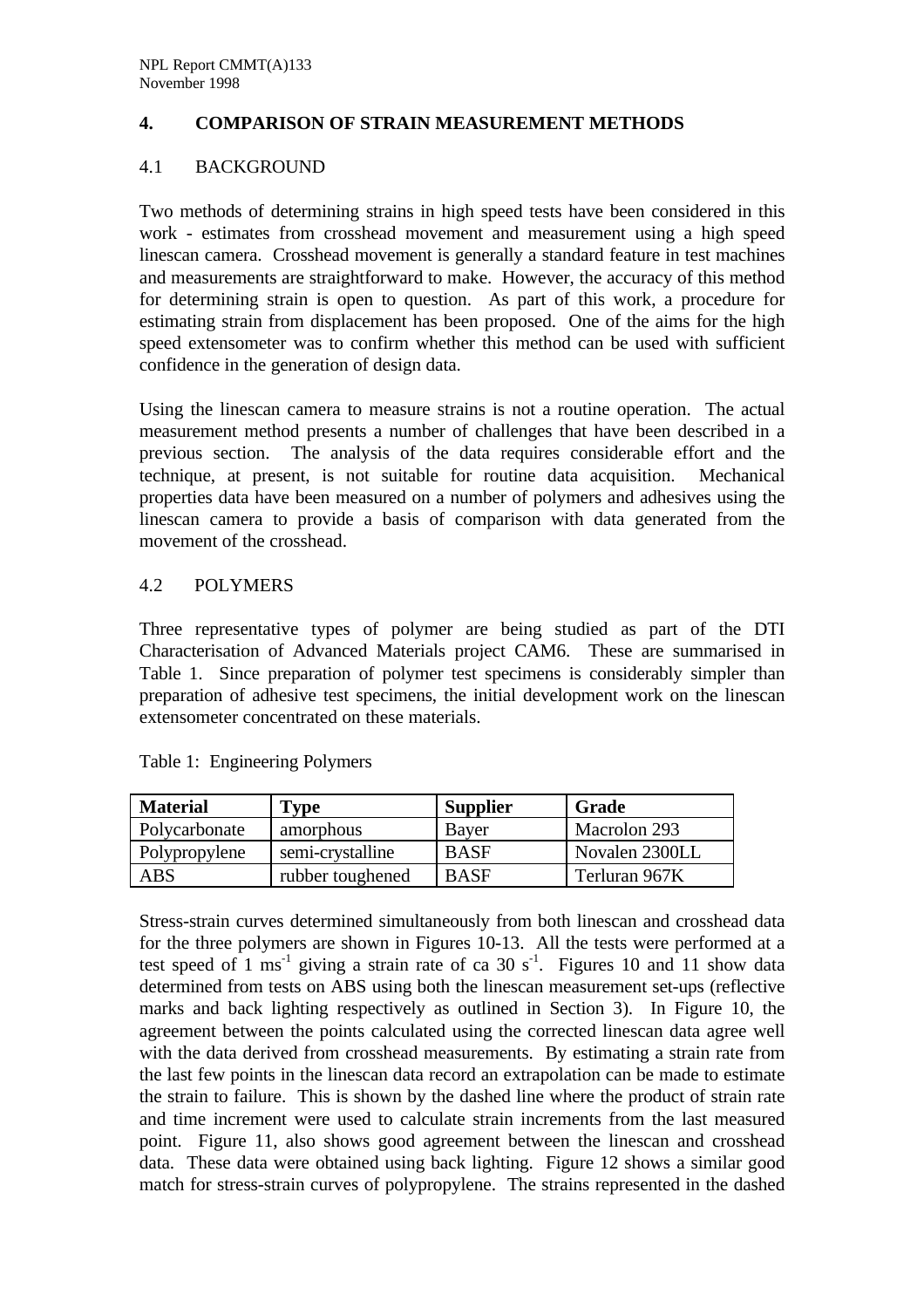lines in Figures 11 and 12 were calculated from the polynomial function fitting strain to time in the linescan record. There may be some uncertainties in the strain values due to the fit.

The mechanical behaviour of polycarbonate differs qualitatively from the other polymers. There is a distinctive peak in the measured stress values around 6 - 10 % strain followed by a 'plateau' stress at higher strains. This reduction in stress is due to the formation of a local neck in the specimen which then 'travels' (at a constant force and cross-section through the gauge section of the specimen). This necking behaviour makes it difficult to determine local strains in this material. During the test shown in Figure 13 a neck formed in the specimen between the two gauge marks. Once this occurred, the local strain increased in this region by a much greater extent than was estimated from the overall extension of the specimen (which gives an average strain). There is quite a large discrepancy between the strain at failure measured using the linescan camera and estimated from crosshead movement as the camera is measuring strain over a different gauge length than the displacement transducer. However, as the stress-strain curve is flat at large strains, both methods give roughly the same shape.

A brief comparison of the maximum stresses determined in the tests described above revealed that these stresses are around 10 % lower than stresses determined in measurements made without the linescan extensometer on these materials at the same nominal temperatures and strain rates. The most likely reason for this is that the high intensity light used to illuminate the specimen also heats the specimen. The higher temperature would lead to lower yield stresses. Considerable changes would need to be made to the test arrangement to separate the light source and specimen.

#### 4.3 ADHESIVES

The linescan camera has been used to measure tensile stress-strain behaviour of three of the adhesives being studied within the Performance of Adhesive Joints project PAJ2. These tests were carried out at 1 ms<sup>-1</sup>. Measurements on a fourth adhesive (a toughened acrylic) were not made owing to a shortage of suitable test specimens. This material has very similar tensile behaviour to the ABS discussed above although the strain at failure is very much smaller (around 5 %). The three adhesives are detailed in Table 2.

| <b>Adhesive</b> | Type                   | <b>Supplier</b> |
|-----------------|------------------------|-----------------|
| AV119           | 1-part epoxy           | Ciba            |
| LMD1142         | 1-part toughened epoxy | Ciba            |
| DP609           | 2-part polyurethane    | 3M              |

Figure 14 shows the test data measured for AV119. This adhesive has a relatively small strain at failure (ca 2.5 %). The low resolution of the extensometer is more of an issue in testing materials such as this as there are few data points measured before failure. The ability to match the load and strain records accurately is critical to determining the stress-strain curve with any degree of confidence. In this example, the fracture of the specimen was assumed to occur midway between two points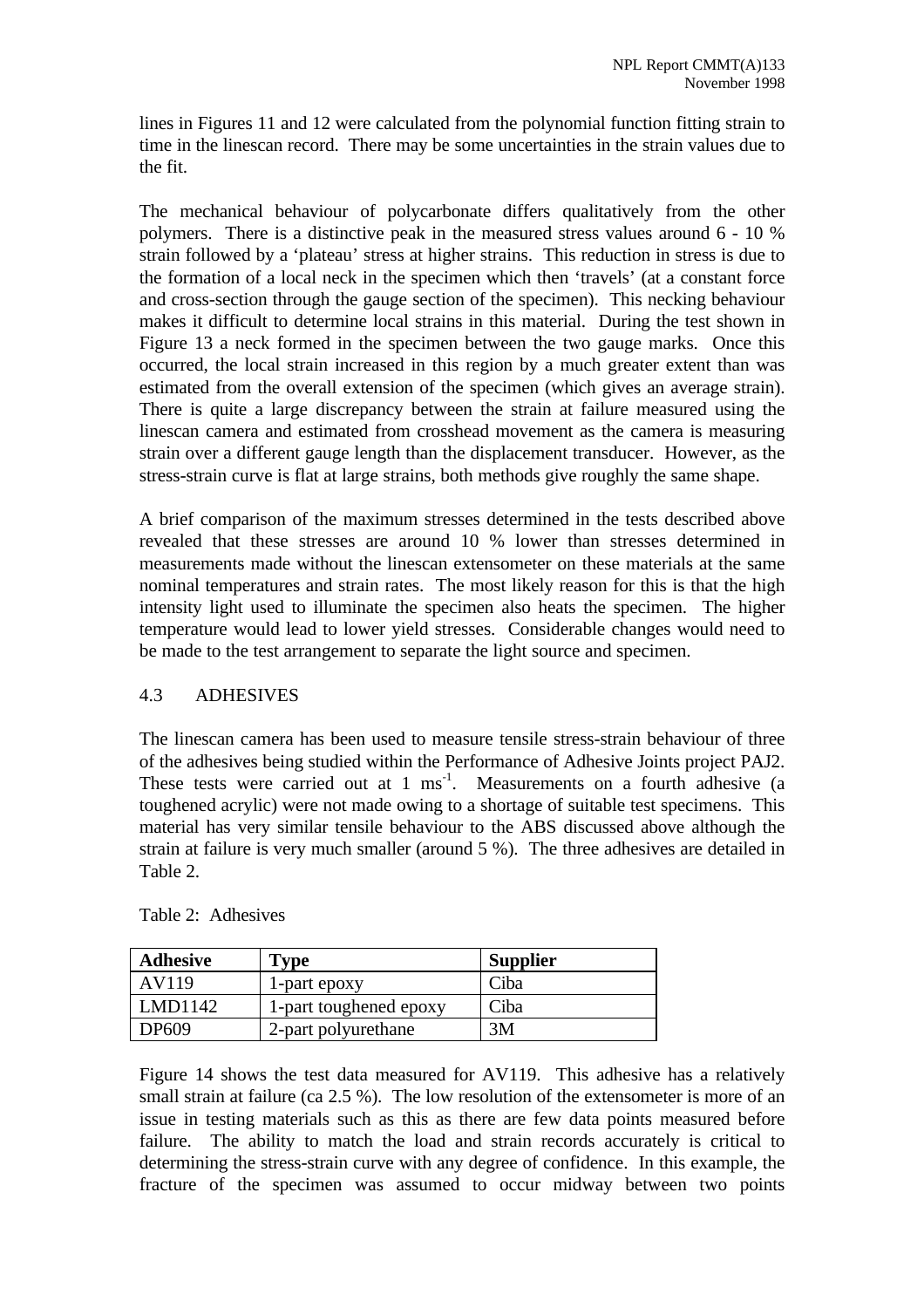representing a discontinuity in the position-scan plot. This was used to calculate the effective time of each point in the linescan record and these were matched with the load data to give the stress-strain curve. Both the actual points and the modelled strain curve agree very well with the curve determined from the crosshead displacement. This is to be expected as no extrapolation of the fit parameters was required.

Figure 15 shows stress-strain behaviour measured for the epoxy adhesive LMD1142. This adhesive is much tougher than AV119 and the strain at failure is significantly higher (>14%). Agreement between the linescan and the crosshead data is generally good although the low resolution of the linescan extensometer causes difficulty in matching the two sets of data. In the region after the specimen has yielded, the strain rate is at a maximum (ca.  $35 \text{ s}^{-1}$ ), and the strain increments between successive points are approximately 1 %. Failure was assumed to occur midway between the points where a discontinuity occurred in the linescan record. This gives rise to a degree of uncertainty in the strain at failure.

The stress-strain curves determined for the polyurethane DP609 adhesive shows good agreement between the linescan and the crosshead except at high strains. The properties of DP609 have significantly greater rate dependency than the properties of any of the other polymers or adhesives used in this work. It may be that, in contrast to the other materials, the fit parameters used to calculate strains from displacement are also rate sensitive. The larger strain to failure of this material (around 35 % strain) masks the problem of the linescan extensometer resolution.

#### 4.4 DISCUSSION

In tests on materials with large strains at failure where necking does not occur (polyurethane, ABS and polypropylene), the agreement between the stress-strain curves determined from the two techniques is generally good. There are some discrepancies in the strains at failure, around 2-3 % difference for strains of around 30 %. This is most likely because the clip-on extensometers used to measure the strains for fitting to the displacement data had limited ranges (maximum of 15 %). Over this range of strain, the agreement between strains appears good. Any strains estimated above this value have to be extrapolated from the small strain data. There is scope for error in these extrapolations. The sign of the deviation from the linescan data is dependent on the material. The sizes of these discrepancies were repeatable when further specimens were tested. This suggests that the parameters used to model the relationship between strain and displacement could be further refined to improve accuracy. The linescan extensometer offers a potential method for improving the reliability of the relationship between displacement and strain at high strain rates and large strains.

For materials that have lower strains at failure, such as some epoxy adhesives, the agreement between the crosshead measurements and the linescan extensometer are reasonable. There are uncertainties in the strains at failure due to the low resolution of the extensometer. A faster linescan camera system (e.g. one that operated correctly at the 10,000 scans  $s^{-1}$  setting) would significantly reduce these uncertainties.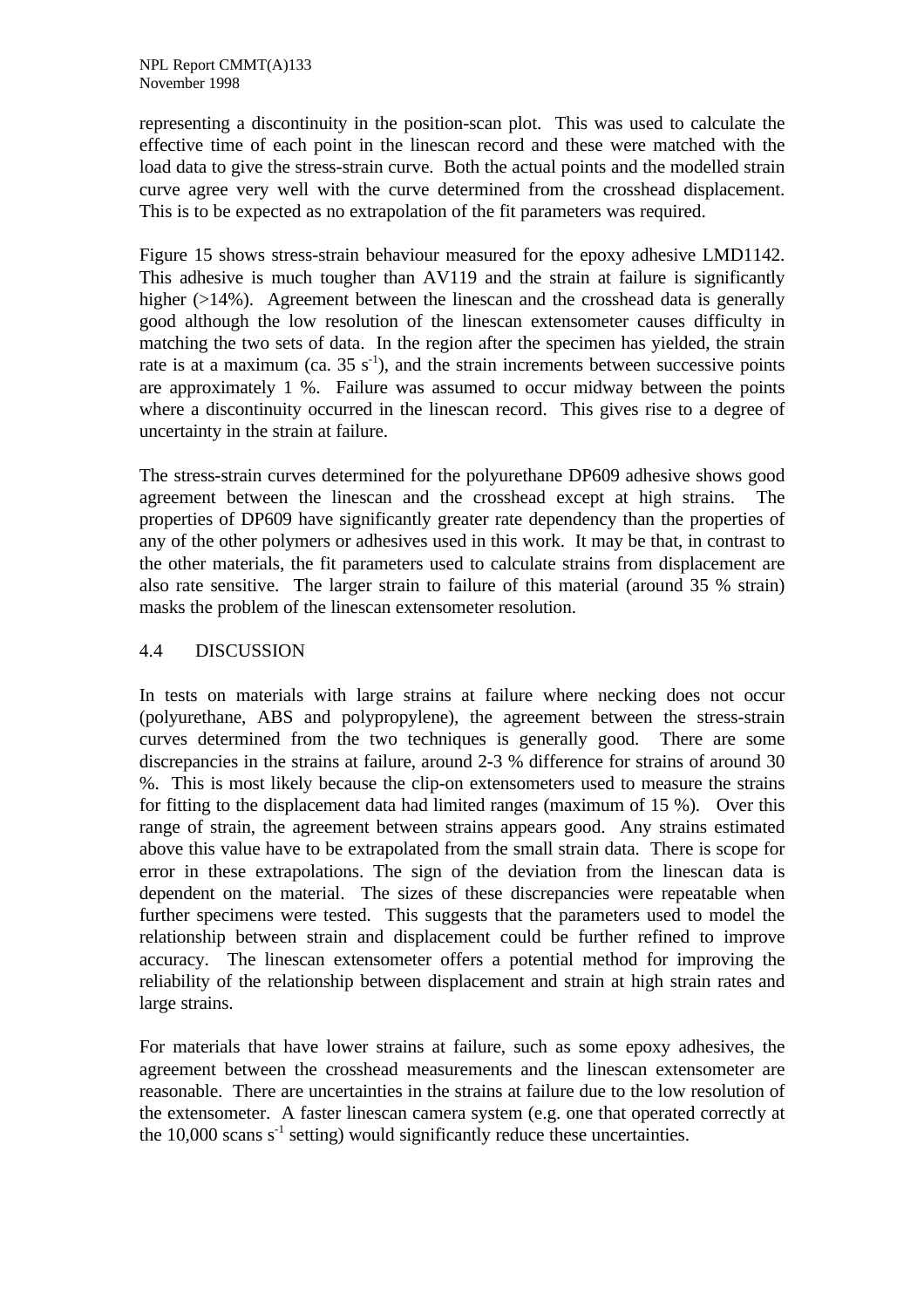The 'dips' seen in the stress-strain curves at larger strain are a consequence of the inability of the servo-hydraulic test machine to maintain a constant velocity. In addition to the acceleration period at the start of the test at high speeds, fluctuations in the hydraulic pressure lead to fluctuations in the crosshead speed. These fluctuations in the crosshead speed are shown as inflection points in both the displacement-time and linescan strain-time curves. These inflection points coincide with the 'dips' in the force trace which are due to the reduced strain rate lowering the plastic flow stress.

#### **5. METHODS FOR DETERMINING STRAINS IN IMPACT TESTS**

An alternative method to a high speed servo-hydraulic test machine for generating mechanical test data for design is the falling weigh impact test. These tests can be carried out on the same tensile test specimens that are required for the high rate tests. The data produced are force against time that require subsequent analysis in order to produce stress-strain data. A more general evaluation of falling weight impact tests for producing design data is covered in another PAJ2 report [13]. This section gives a brief overview of techniques for estimating the strains.

#### 5.1 LINESCAN EXTENSOMETER

One of the aims of developing the linescan camera was to give a method for measuring strains in falling weight impact tests on bulk tensile specimens. There were significant problems with achieving this. The falling weight impact stage uses a twin striker to impact the lower anvil grip of the tensile test frame (Figure 17). When the striker is in place it blocks visual access and therefore the camera will see very little of the specimen. As has been discussed above, it is extremely difficult to image gauge marks on a fully visible specimen and the additional difficulties prevent the use of the linescan camera with the falling weight impact apparatus.

#### 5.2 CALCULATIONS FROM GRIP DEFLECTION

The deflection of the grips is not measured directly but calculated from the impact velocity and subsequent deceleration. The simplest method of estimating grip movement is to multiply the time by the initial velocity. This neglects the deceleration of the striker due to the reaction force applied to the specimen. However, if the fracture energy of the specimen is low compared to the kinetic energy of the striker then the change in velocity will be small. Thus, the test can be assumed to be at a constant velocity. A more sophisticated analysis involves integrating the force signal to calculate changes in velocity. This can be carried out through the analysis software of the impact apparatus or off-line using a spreadsheet macro. In the materials tested in this work the correction to the velocity was less than 5-10 % at fracture which is not a significant error. Small errors may also creep in at the beginning of the trace. Some of the impact may be taken up by deformation of a 'soft' contact (e.g. a cushion used to damp noise in the trace). This material deformation will retard the initial movement of the anvil that will then lag the movement calculated using a constant or corrected velocity assumption. This error will be small if the contact between striker and anvil is relatively 'hard'.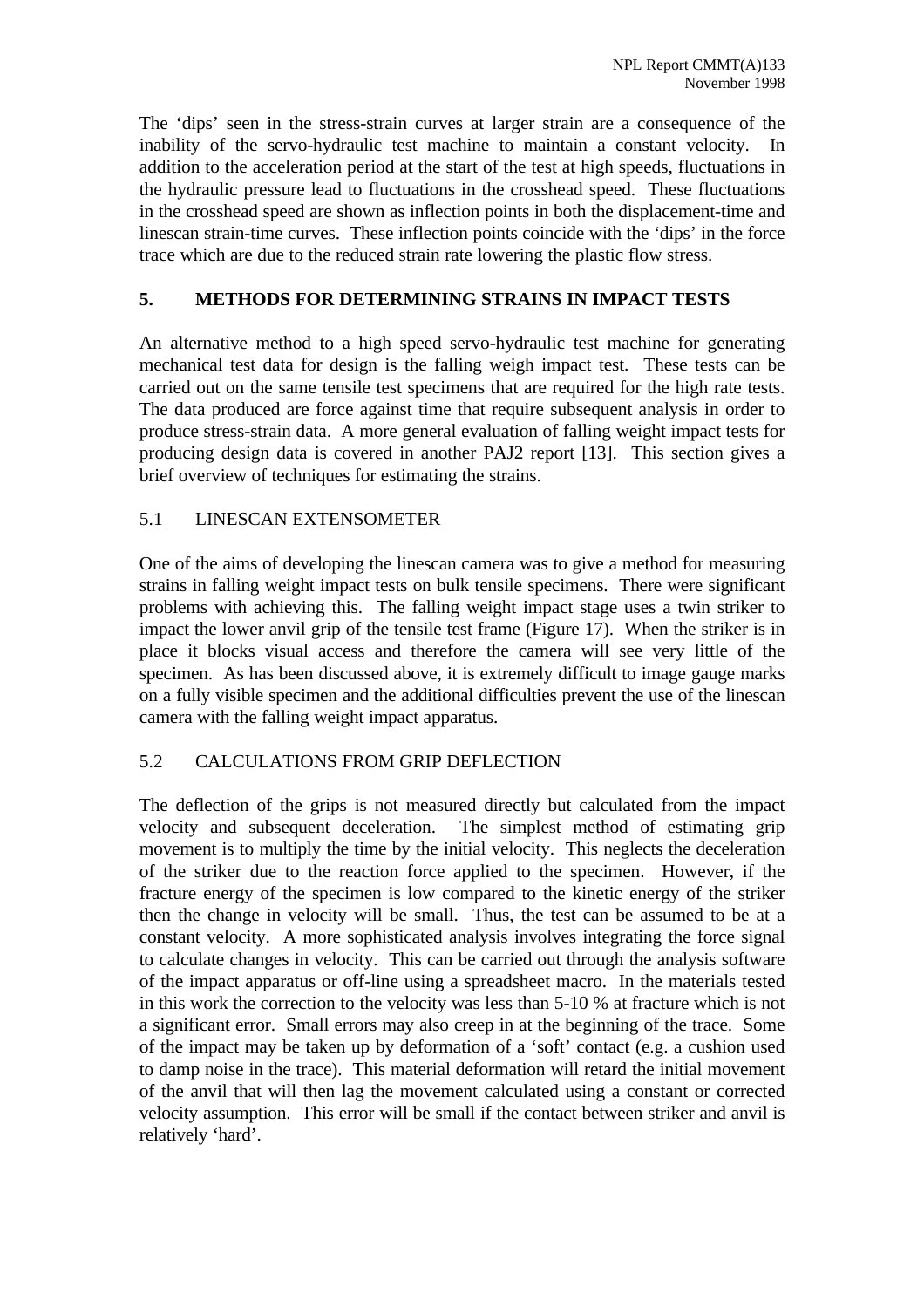The approach taken for estimating strain from displacements on the high rate machine was investigated in the impact tests. It was assumed that the compliance of the servohydraulic test machine and the tensile impact test frame were both negligible in comparison to the test specimen. The same design of grips was used in each apparatus and, hence, grip effects should be similar. The strains applied in response to movement of the grips should be approximately the same in each machine. Thus, the quadratic function and parameters used to analyse the high rate machine tests should be suitable for impact test data.

As Figure 18 shows, the stress-strain curves for polycarbonate specimens determined from tensile impact and high strain rate tests show essentially the same shape as the low strain rate data. Polycarbonate shows a peak in the stress-strain curve around 6%- 10% strain and, therefore, is an extremely useful material to use in the evaluation of test methods. The data suggest that calculating grip displacement from the initial velocity and time followed by applying the quadratic conversion function determined from the high rate test machine gives a reasonable approximation to the strain.

### **6. CONCLUSIONS**

- The linescan extensometer that has been developed in projects PAJ2 and CAM6 has been used successfully to generate stress-strain curves for adhesive and polymer specimens tested at high speeds  $(1 \text{ ms}^{-1})$ .
- The data generated from the linescan extensometer demonstrate that the technique for estimating strains from crosshead movement being used in the project is reasonably reliable.
- It is recommended that further refinements to the technique for estimating strains from crosshead movement are carried out in conjunction with data from the linescan extensometer.
- This technique has been shown to give reasonable estimates of strains in falling weigh impact tests.
- It was not possible within the project to develop a sufficiently user-friendly system to enable the extensometer to be used for routine measurements as the measurement and analysis procedures are complex.
- The lower than expected output rates of the linescan system compromise the resolution of the extensometer.
- The low sensitivity of the photo-detectors make recognition of the gauge marks a problem. The sensor elements in camera employed have typical sensitivity for this type of equipment but more sensitive systems (where the photo-detectors are cooled to reduce noise) could be used but would likely lead to a significant increase in instrumentation costs.

## **7. ACKNOWLEDGEMENTS**

This work was funded by the DTI under the projects PAJ2 of the Performance of Adhesive Joints and CAM6 of the Characterisation of Advanced Materials programmes. G. Dean, M Kay, B Read and A Pearce (CMMT, NPL) are thanked for contributing data and advice.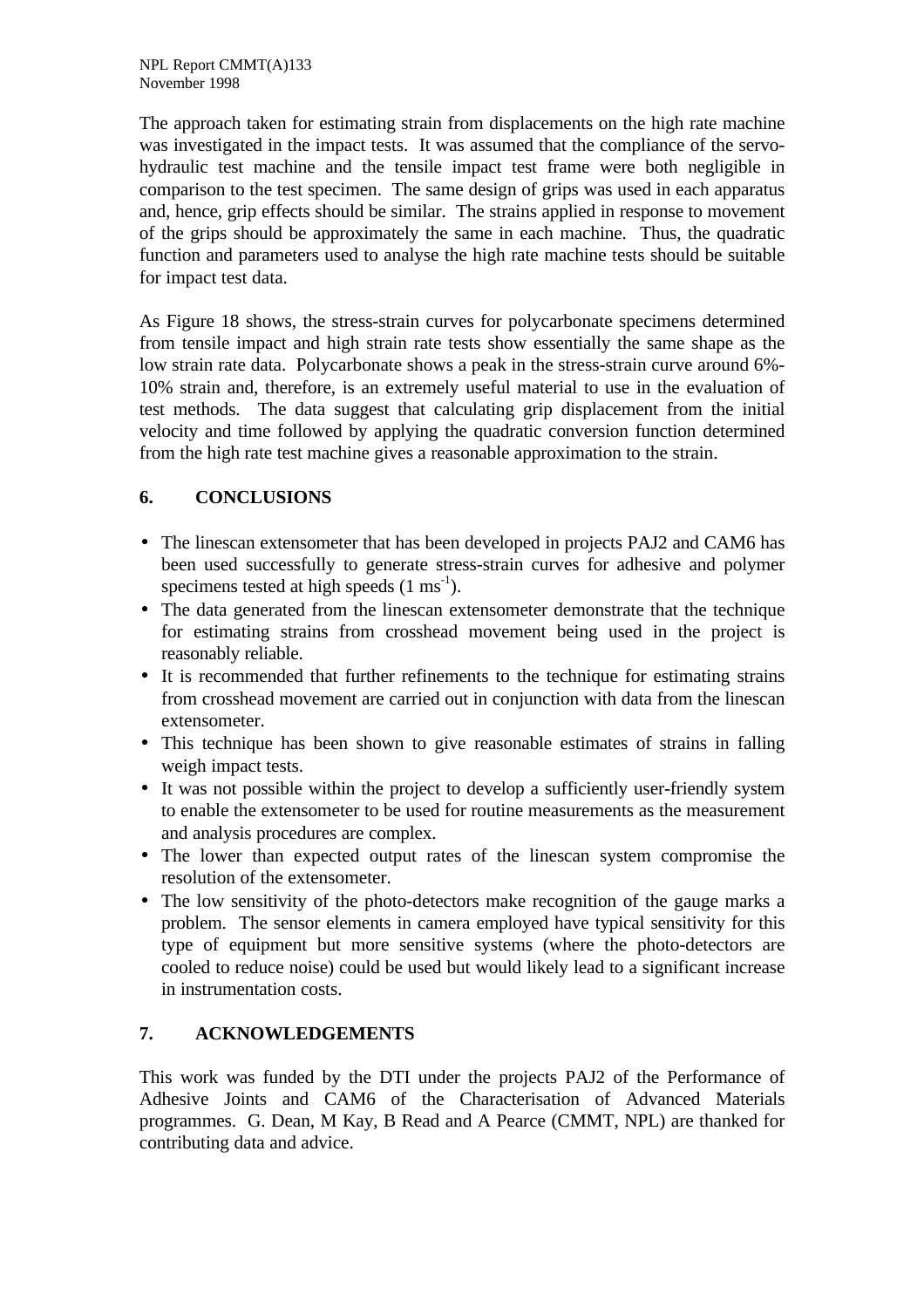#### **8. REFERENCES**

- 1. M.N. Charalambides and G.D. Dean, NPL Report CMMT(A)59, April 1997.
- 2. A.J. Kinloch and G.A. Kodokian, J. Mat. Sci. Letters, vol 6, pp653-655, 1987.
- 3. A.J. Kinloch, G.A. Kodokian and M.B. Jarmani, J. Mat. Sci. vol 22, pp4111- 4120, 1987.
- 4. G.C. Adams, R.G. Bender, B.A. Crouch and J.G. Williams, Pol Eng. and Sci., vol 30(4), pp242-248, 1990.
- 5. R.D. Adams and J.A. Harris, Int. J. of Adhesion and Adhesives, vol 16(2), pp61- 71, 1996.
- 6. J.A. Harris, Proceedings of ASE88,  $3<sup>rd</sup>$  Adhesives, Surface Coatings and Encapsulants Conference, pp128-134, 1988.
- 7. A. Beevers and M.D. Ellis, Int. J. of Adhesion and Adhesives, vol 4(1), pp13- 16, 1984.
- 8. B. Resun and S.R. Bodener, Israel J. of Technology, vol 7(2), pp485-493, 1969.
- 9. J. Harding and L.M. Welsh, J. Materials Sci., vol 18, pp1810-1826, 1983.
- 10. Y.M. Gupta, Pol. Eng. and Sci., vol 24(11), pp851-861, 1984.
- 11. B.C. Duncan and P.E. Tomlins, NPL Report DMM(B)398, 1994.
- 12. B.C. Duncan, NPL Report CMMT(A)109, May 1998.
- 13. B.C. Duncan and A. Pearce, NPL Report CMMT(A)134, November 1998.
- 14. B.R.K. Blackman, PhD Thesis, Imperial College, London, 1993.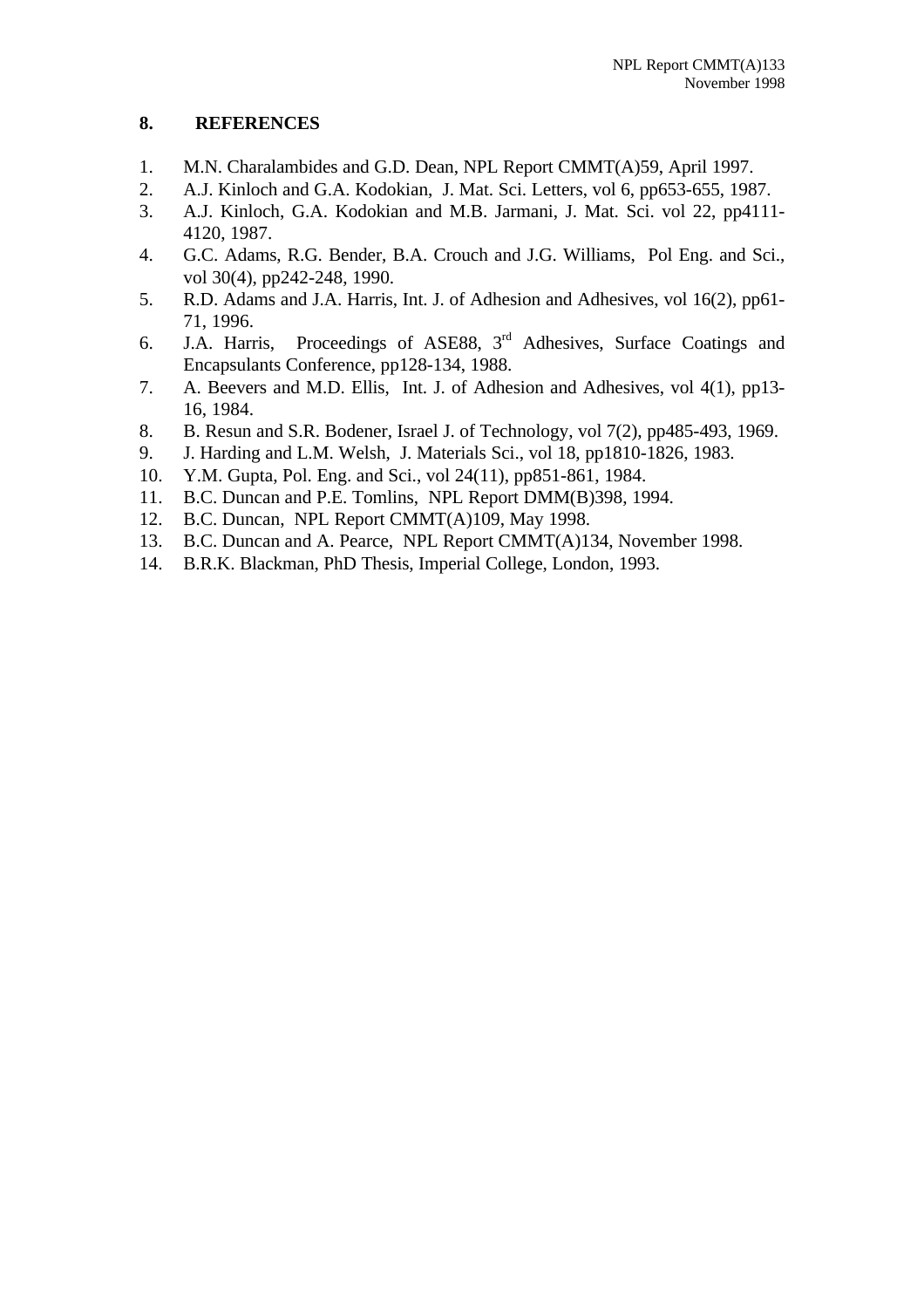#### **List of Figures**

- Figure 1: Output signals from the high rate test machine.
- Figure 2: Noise in the displacement transducer signal.
- Figure 3: Set-up for measurement of strain using the linescan extensometer and reflective marks.
- Figure 4: Typical linescan extensometer output when using reflective marks.
- Figure 5: Strain data derived from linescan output in Fig. 4.
- Figure 6: Camera view when set up for back-lighting specimen and gauge marks.
- Figure 7: Typical linescan extensometer output using the back-lighting procedure.
- Figure 8: Strain data derived from Fig. 7.
- Figure 9: Schematic for combination of stress and strain data.
- Figure 10: Stress-strain curves measured for ABS at 1 m/s using reflective marks.
- Figure 11: Stress-strain curves measured for ABS at 1 m/s by back-lighting specimen.
- Figure 12: Polypropylene measured at 1 m/s using the back-lighting method.
- Figure 13: Polycarbonate measured at 1 m/s using the back-lighting method.
- Figure 14: Tensile stress-strain measurement for epoxy AV119 at 1 m/s.
- Figure 15: Tensile stress-strain measurement for epoxy LMD1142 at 1 m/s.
- Figure 16: Tensile stress-strain measurement for polyurethane DP609 at 1 m/s.
- Figure 17: Tensile impact apparatus.
- Figure 18: Stress-strain curves determined in tensile impact and constant displacement rate tensile tests.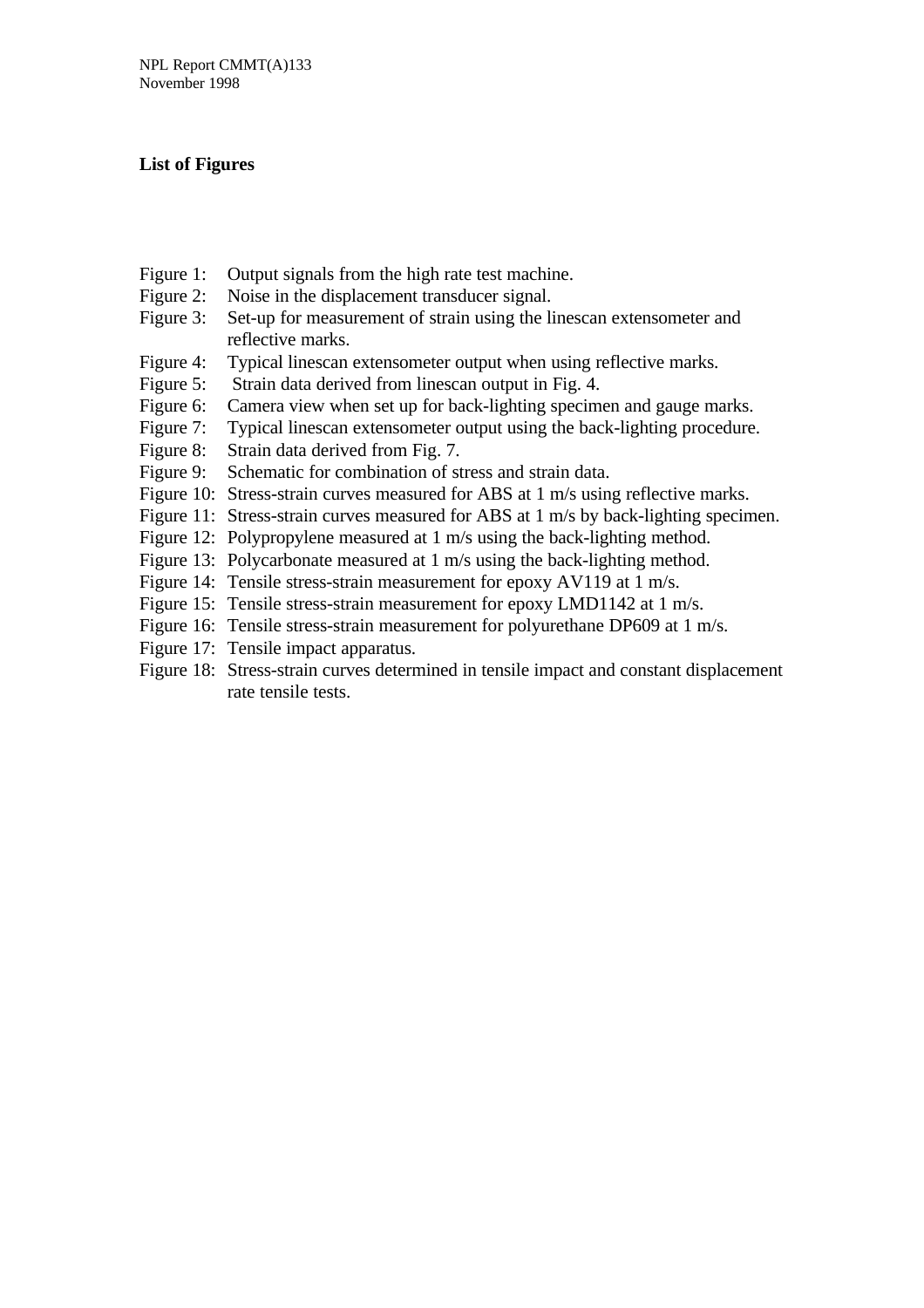

Figure 1: Output signals from the high rate test machine



Figure 2: Noise in the displacement transducer signal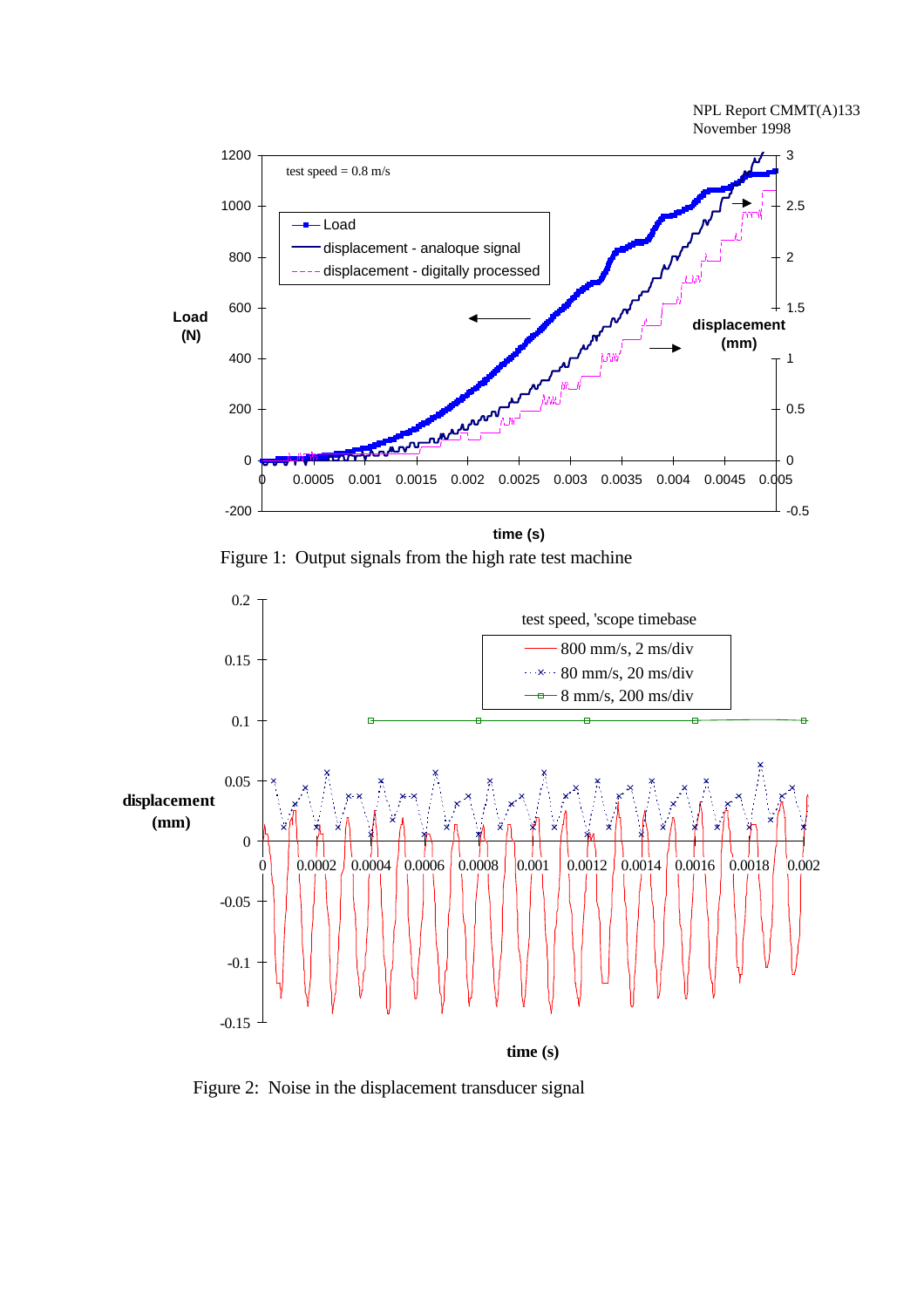

Figure 3: Set-up for measurement of strain using the linescan extensometer and reflective marks



Figure 4: Typical linescan extensometer output when using reflective marks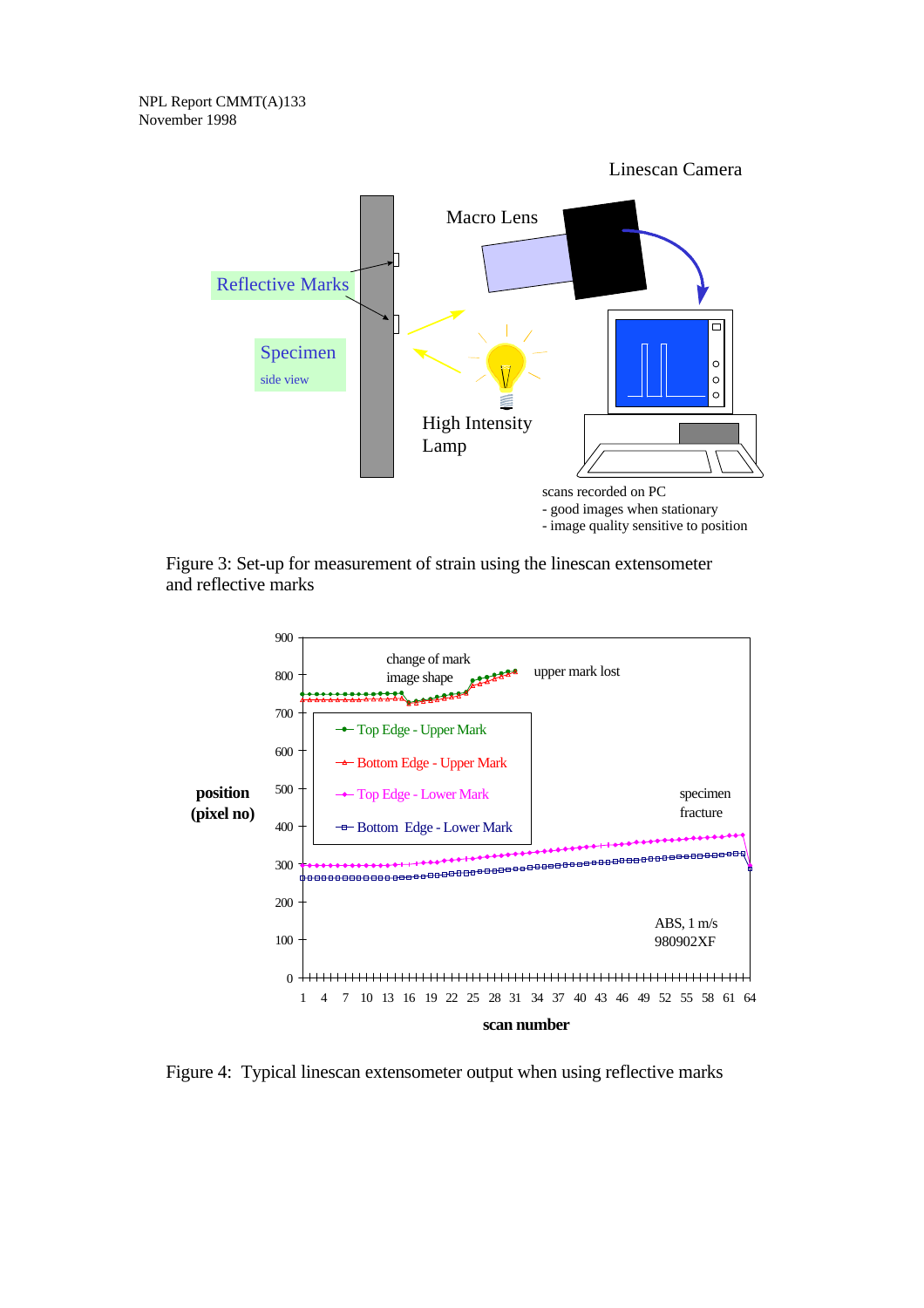

Figure 5: Strain data derived from linescan output in Fig. 4



Figure 6: Camera view when set up for back-lighting specimen and gauge marks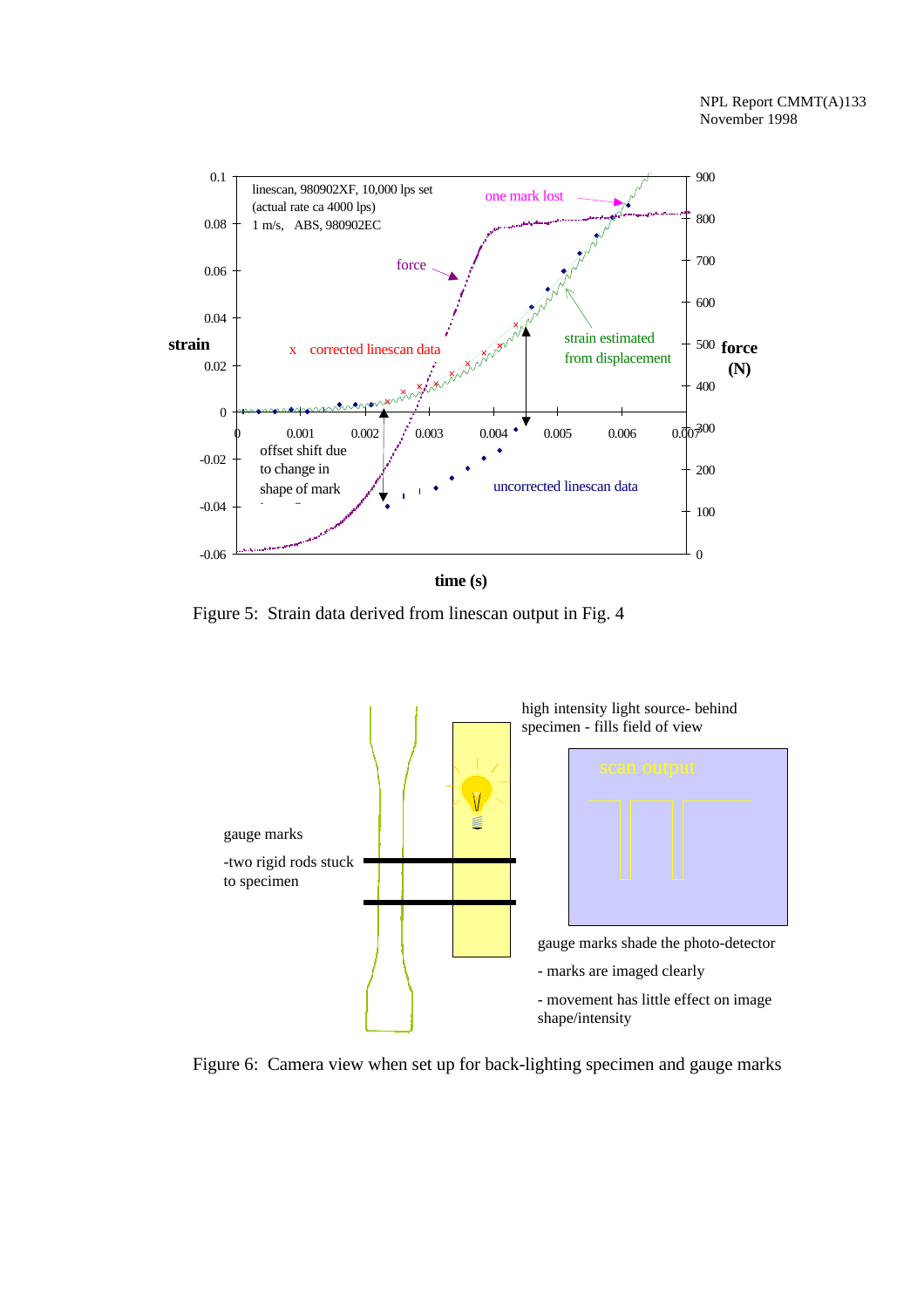

Figure 7: Typical linescan extensometer output using the back-lighting procedure



Figure 8: Strain data derived from Fig. 7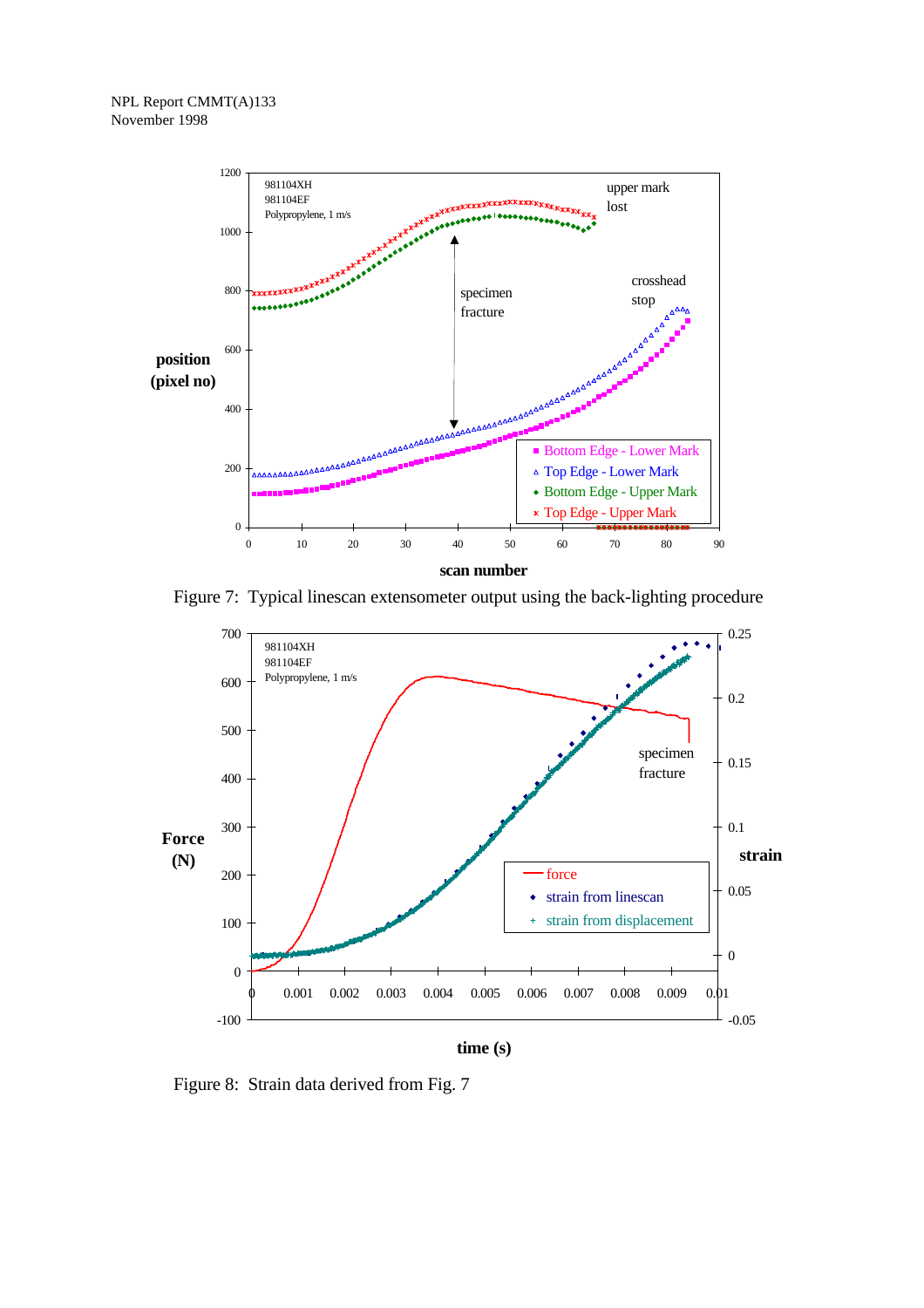

# **Servo-hydraulic Test Machine**

Test speeds up to 2 m/s Loads up to 50 kN



Figure 9: Schematic for combination of stress and strain data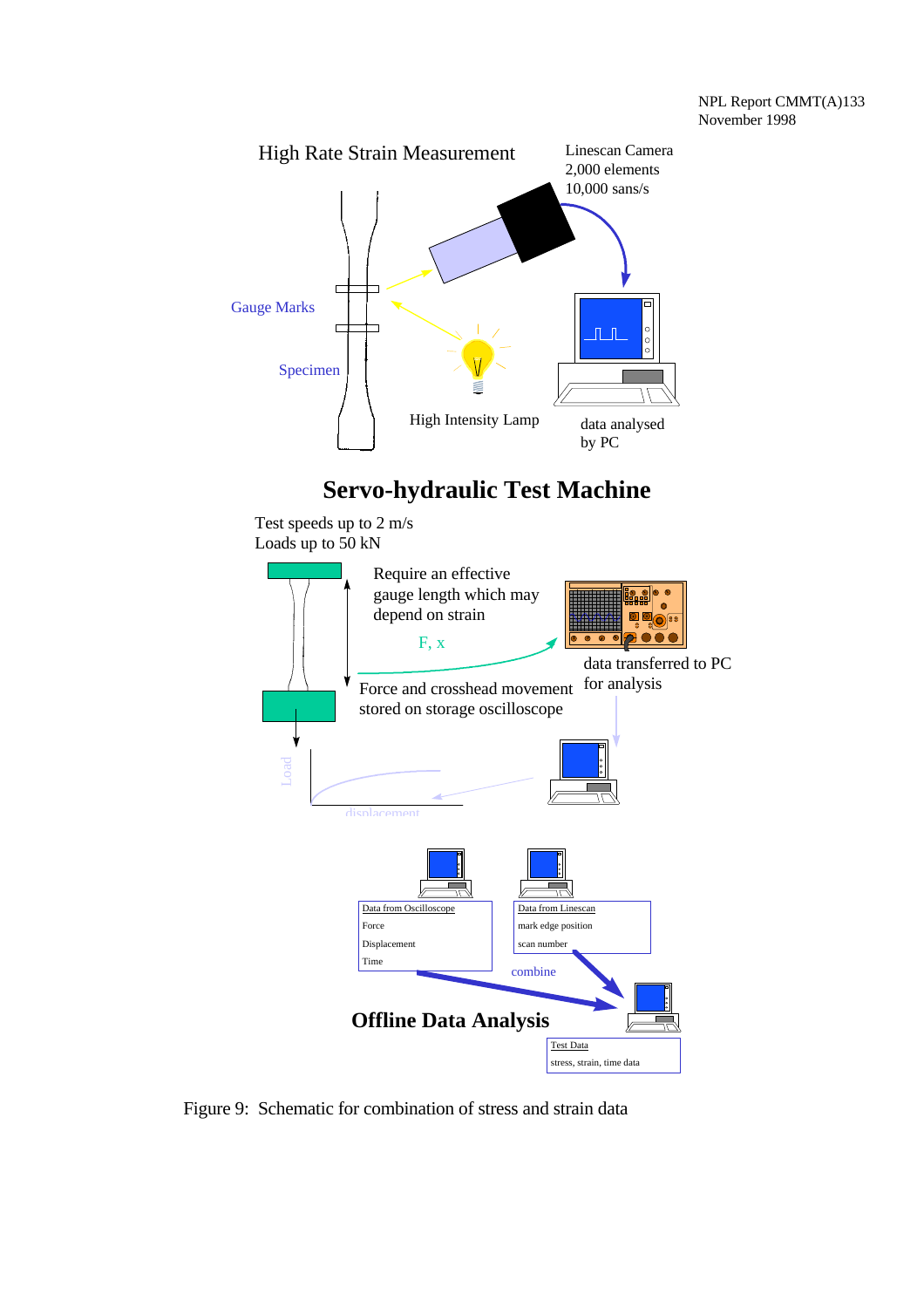

Figure 10: Stress-strain curves measured for ABS at 1 m/s using reflective marks



Figure 11: Stress-strain curves measured for ABS at 1 m/s by back-lighting the specimen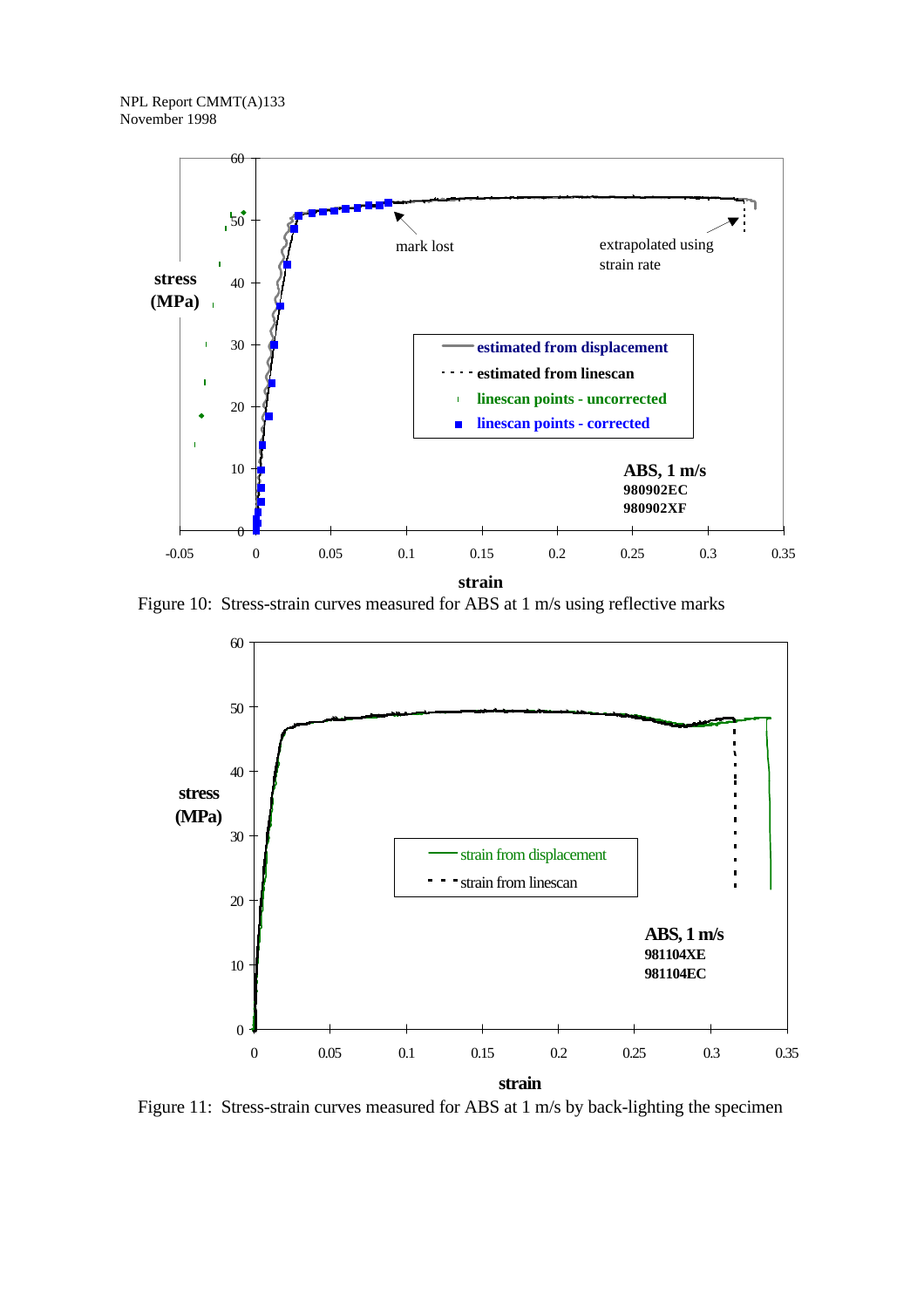

Figure 12: Polypropylene measured at 1 m/s using the back-lighting method



Figure 13: Polycarbonate measured at 1 m/s using the back-lighting method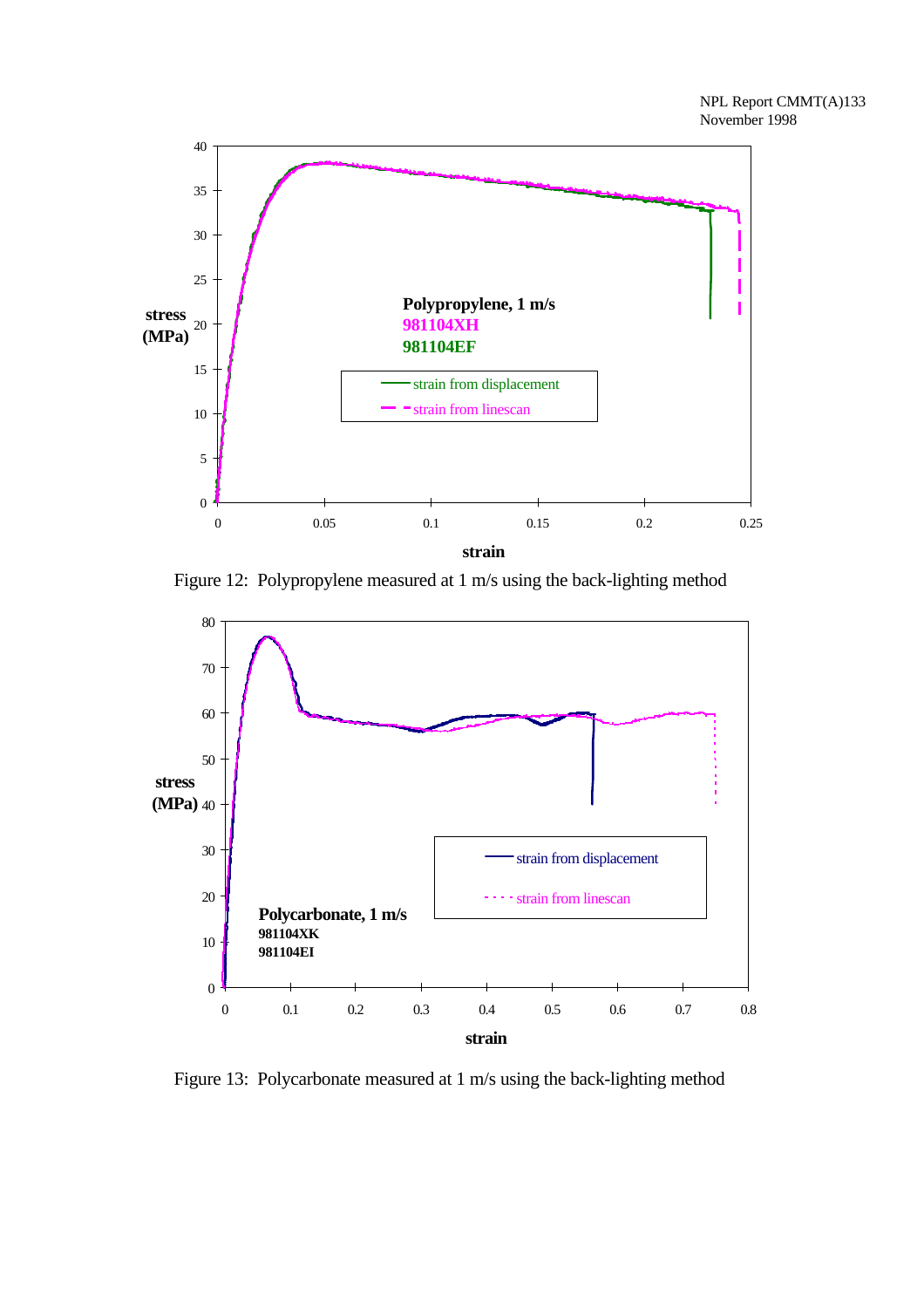NPL Report CMMT(A)133 November 1998



Figure 14: Tensile stress-strain measurement for epoxy AV119 at 1 m/s



Figure 15: Tensile stress-strain measurement for epoxy LMD1142 at 1 m/s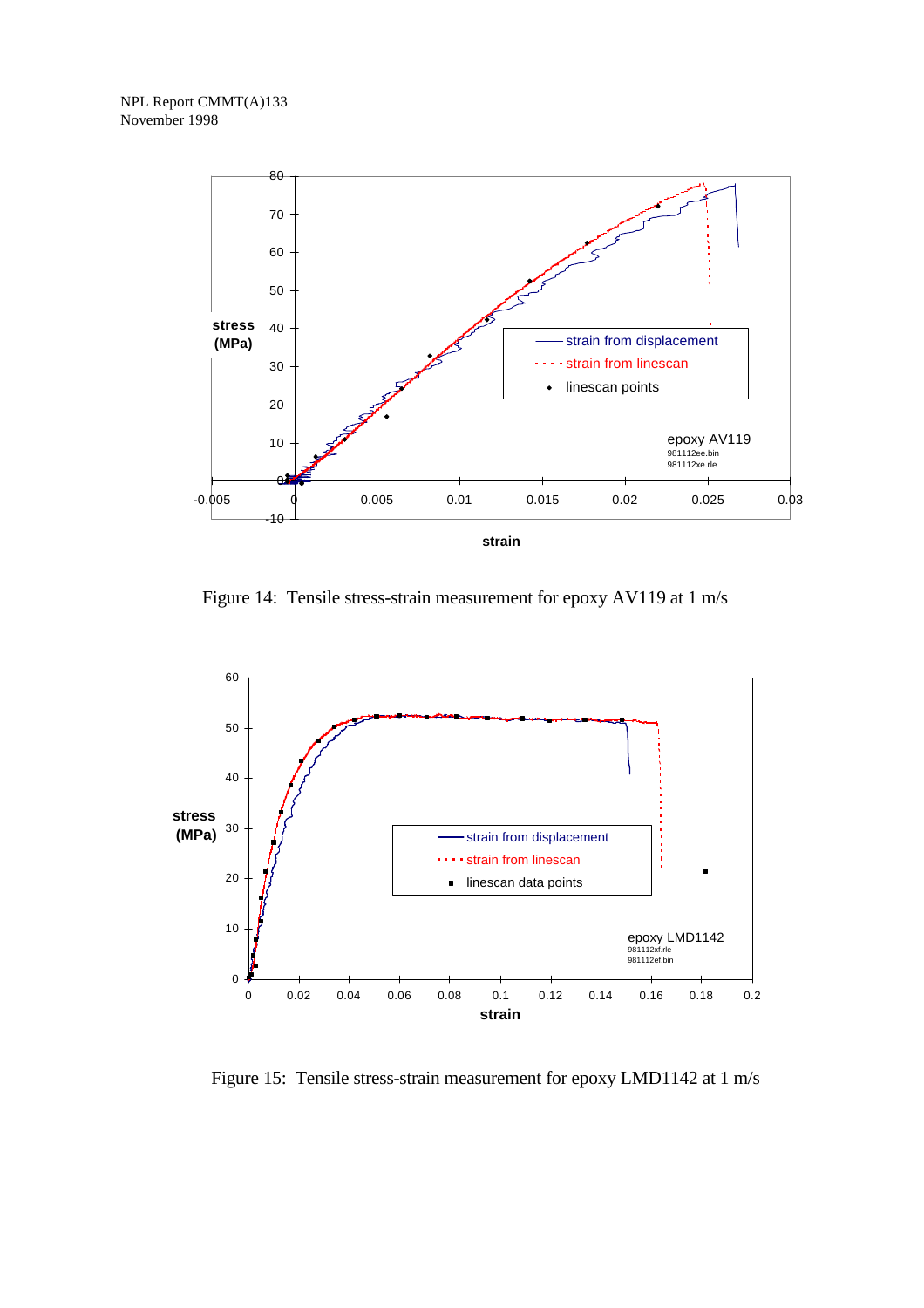

Figure 16: Tensile stress-strain measurement for polyurethane DP609 at 1 m/s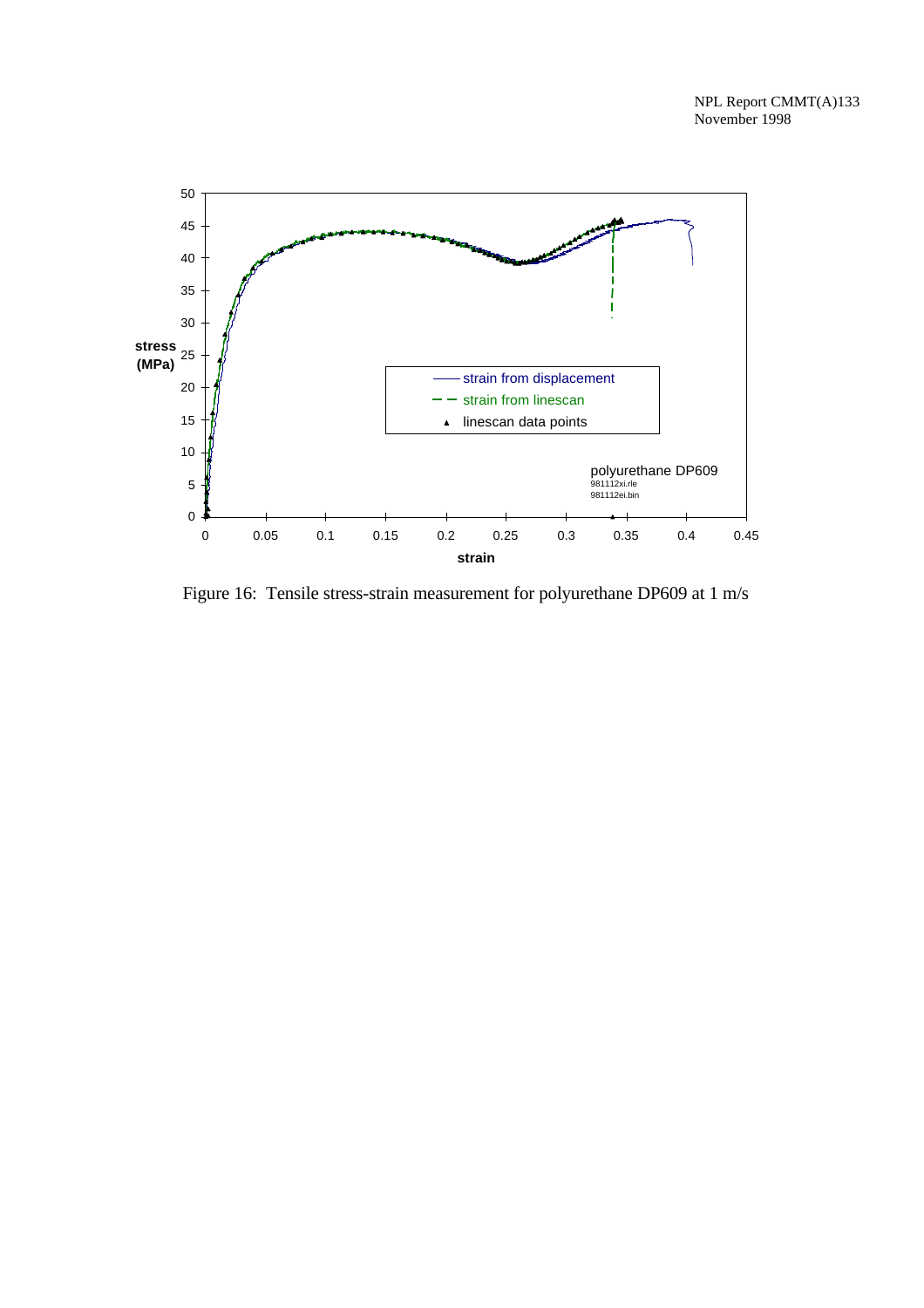NPL Report CMMT(A)133 November 1998



 $\bar{z}$ 

Figure 17: Tensile impact apparatus